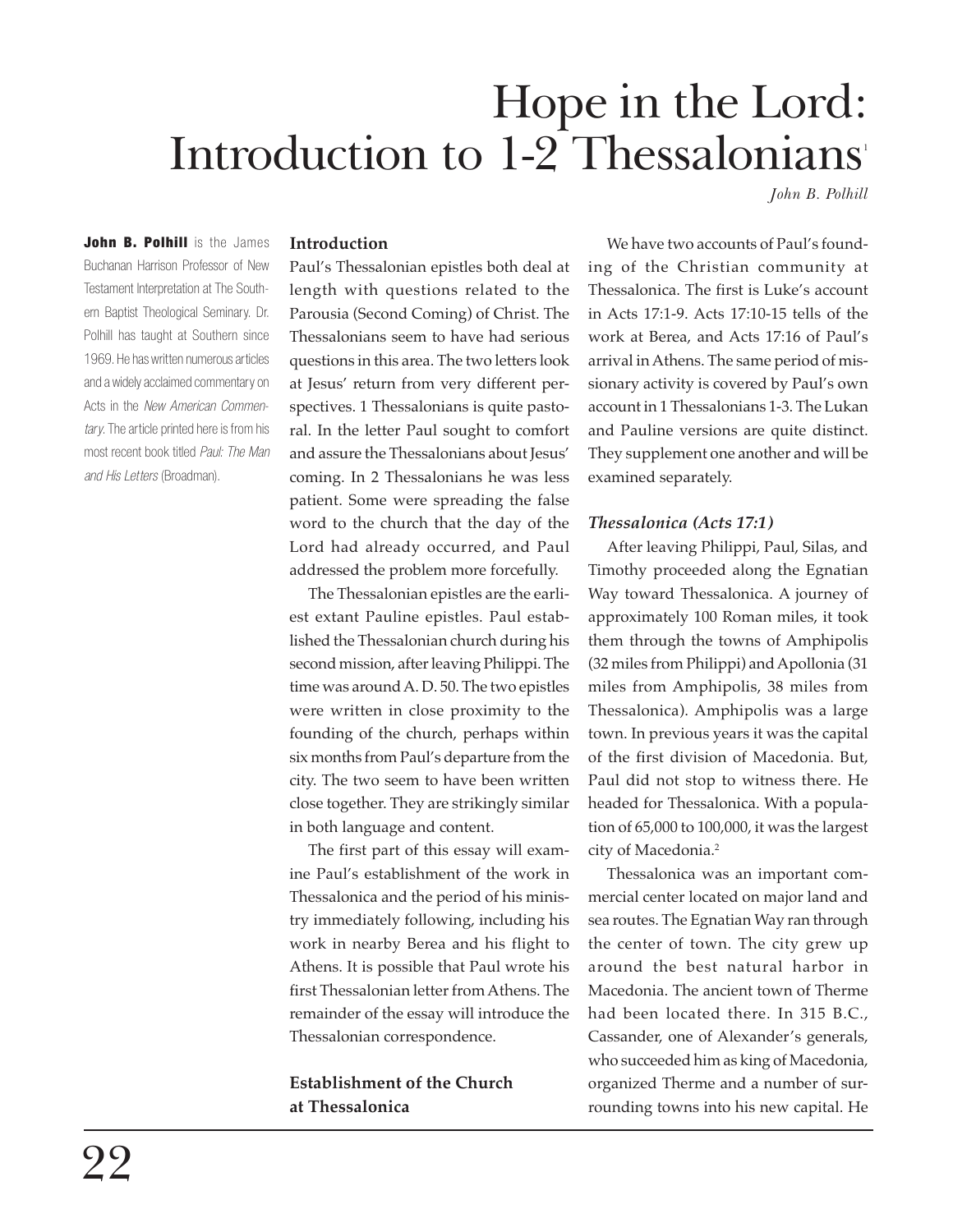renamed his new capital *Thessalonica* for his wife, who was also Alexander's halfsister. In the second century B.C., Macedonia allied against Rome and was defeated at the battle of Pydna (168 B.C.). The victorious Roman general Aemilius Paullus organized all of Macedonia into four administrative districts with Thessalonica as capital of the second. In 146 B.C. Macedonia was made a Roman senatorial province with Thessalonica as capital. The city befriended Julius Caesar and subsequently Octavian and Antony at the time of the republican war. It was rewarded for its loyalty in 42 B.C. by being granted the status of a free city, a status that was reconfirmed by Octavian in 31 B.C. In A.D. 15 Octavian (now "Augustus") removed Macedonia from senatorial provincial status and placed it directly under his own rule (imperial provincial status) because of Macedonian unrest over the heavy provincial taxes. (Unlike senatorial provinces, imperial provinces were under the direct control of the emperor and had one or more legions stationed within them.) In A.D. 44 the emperor Claudius removed the legions, returning Macedonia to its former senatorial provincial status.

The significance of all this is that Thessalonica's fortunes were very closely tied to Rome. From the time of Augustus, a temple had been established there to venerate Julius Caesar. By Paul's day a cult had been established in Thessalonica for the worship of the goddess Roma.3 Thessalonica was never made a Roman colony but remained a free Greek city. This meant that the local Greeks maintained their own legislative and governing prerogatives, were exempt from the provincial taxes, had their own rights of coinage, and had no Roman troops within their borders. The city's Greek government is

reflected in the names of the local officials whom Luke mentioned in Acts 17:6, 8. He called them *politarchs* (NIV, "city officials"), a local term that only seems to have been used in Macedonia. The name has been found on some 70 inscriptions in Macedonia, 28 of them from Thessalonica alone. The number of politarchs at any one time seems to have varied, but Thessalonica appears to have had 5 in Paul's day. They were the main public officials, responsible for maintaining records, keeping the peace, convening the town council, and maintaining good relations with the Roman provincial officials.4

# *Paul's Relationship with the Thessalonians According to Acts 17:2-16*

*Establishing the Church (17:2-4).*

Upon arriving in Thessalonica, Paul preached in the synagogue, as was his custom. For three sabbaths he "reasoned" with them from the Old Testament scriptures, seeking to demonstrate that Jesus was the expected Messiah. Luke gives no details, but probably Paul employed such texts as those used by Peter in his sermon at Pentecost (Acts 2:16-35), by himself at Pisidian Antioch (Acts 13:16-41), and perhaps the Servant passages which Philip shared with the Ethiopian eunuch (Acts 8:30-35). As was generally the case, the members of the synagogue eventually turned on Paul, but not before he had made many converts. Three categories of converts are mentioned: "some" Jews, "a number" of God-fearing Greeks, and a sizable number of prominent Greek women (v. 4). Many such Gentile women, like Lydia, seem to have been attracted to the Diaspora synagogues.

The breach with the synagogue is indicated in Acts 17:5-9 by the account of the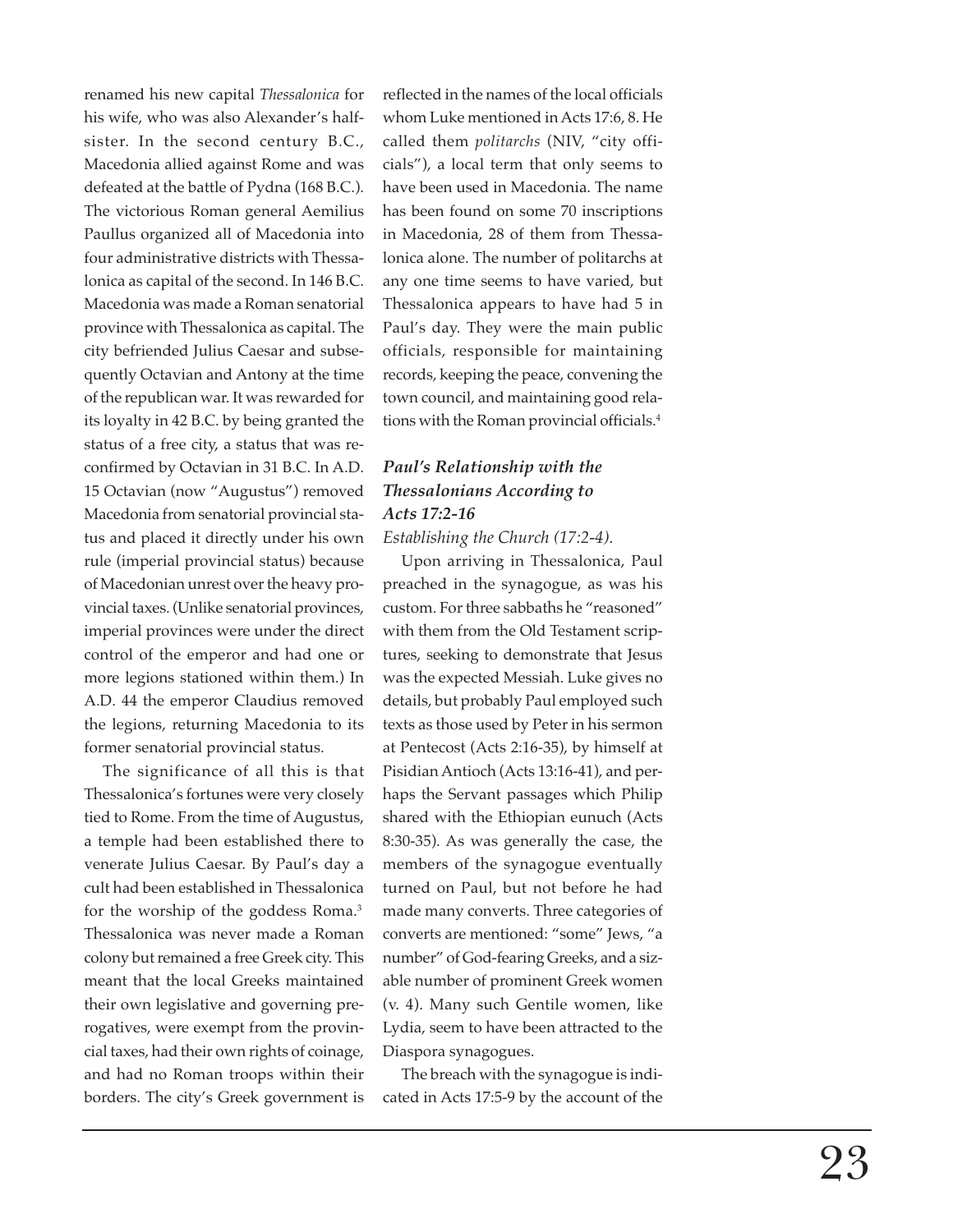Jews stirring up a mob against Paul. The separation probably occurred a considerable time before the mob incident. Luke's reference to three sabbaths (17:2) most likely refers to Paul's initial period of witness in Thessalonica, which occurred in the synagogue. Paul must have continued on in Thessalonica for some time after separating from the synagogue. An extensive period of ministry in Thessalonica is indicated by the Philippians sending him aid there "again and again" (Phil 4:16) and by his having to support himself in Thessalonica with his own hands (1 Thess 2:9, 2 Thess 3:8).

## *The Mob (17:5-6a).*

Eventually the Jewish opposition *did* force Paul to leave Thessalonica, a pattern all too familiar from Paul's first missionary journey. This time the Jews did not act alone. They incited the Gentile population against the Christians. Specifically, they enlisted some "rabble from the marketplace." This riffraff succeeded in provoking a full-scale riot. The mob rushed to the house of a certain Jason, who was evidently a Christian with whom Paul and Silas had been staying. Not finding the missionaries, they dragged Jason and some of his fellow Christians off to the politarchs.

## *The Charges (17:6b-8).*

Much as at Philippi, there were multiple charges, but only one that would have raised the alarm of the magistrates. This was the charge that the Christians were "defying Caesar's decrees" by proclaiming that there was another king. Roman emperors were very nervous about their job security. Both Tiberius and Augustus issued decrees against persons who made any predictions pertaining to the person of the emperor. Everyone was expected to take an oath of loyalty to the emperor. When viewed superficially, the Christian message about Christ the King could be seen as seditious; it had been so taken in the case of Jesus (cf. John 19:12). The politarchs of Thessalonica found themselves much in the situation of Pilate with Jesus. On the one hand, the charges were unsubstantiated. On the other, there was an angry mob and a politically sensitive accusation. They arrived at a solution that they probably viewed as a reasonable compromise. No one suffered any physical harm and the peace was preserved.

## *Jason (v. 9).*

The politarchs had Jason "post bond" and then dismissed the Christians. Luke did not specify the terms of the bond. The larger narrative would suggest that Jason was asked to guarantee that there would be no further disturbances to the peace. It may have specified that Paul and Silas were to leave the city. Jason's role in the incident is significant. He seems to have been a Christian of considerable social standing and the church apparently met in his house. He was its patron. It is possible that his house was an urban *insula*, an apartment with a workshop on the ground floor and living quarters in the upper floors. If so, Paul may have worked in Jason's workshop and slept in his living quarters above.<sup>5</sup> It would have been the location for Christian assembling and witness after the expulsion from the synagogue.

## *Ministry in Berea (17:10-16).*

The Thessalonian Christians sent Paul and Silas out of the city under cover of night, evidently because they were still being sought by their persecutors. We are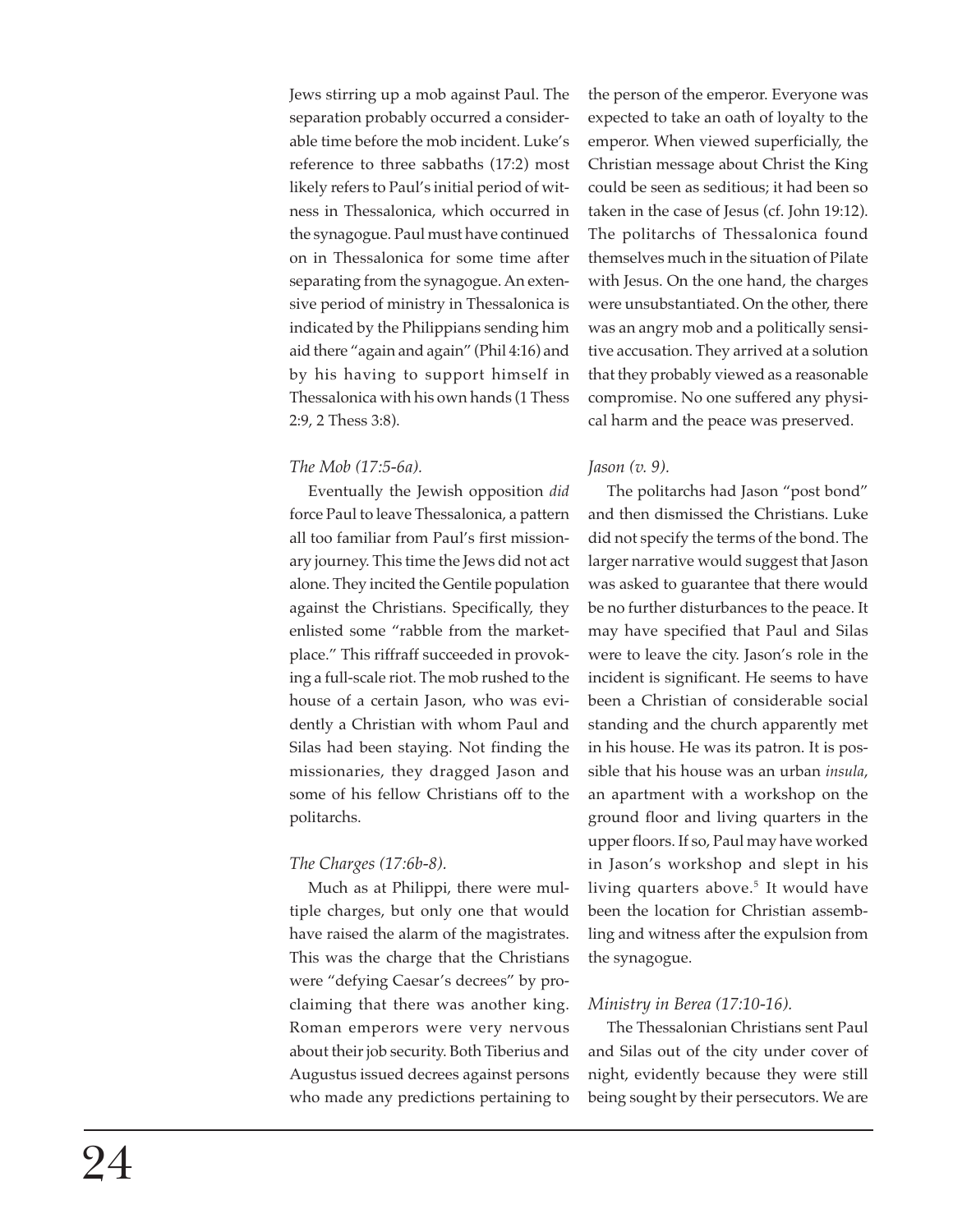not told of Timothy's whereabouts at the time. He was later present with Paul and Silas in Berea (v. 14). Berea was southwest of Thessalonica about 50 miles. It was not located on the Egnatian Way but somewhat off the beaten path at the foot of Mt. Bermion in the Olympian mountain range. In the second century B.C. it had been capital of one of the four divisions of Macedonia and was still a sizable city in Paul's day.

At Berea Paul continued his procedure of preaching first in the synagogues. Luke provides no time references; so it is not clear how long Paul spent in the city. The Jews of Berea are described as being "more noble" ("refined") than those of Thessalonica. Not just on sabbaths, but *daily* they joined Paul in study of the scriptures to confirm the truth of his claim that Jesus was the Messiah. The same three groups responded as at Thessalonica (v. 12, cf. v. 4), only this time "many" of the *Jews* came to faith in Christ.

Paul's ministry in Berea was curtailed by the coming of Jews from Thessalonica. As at Thessalonica, they stirred up the "crowds" against the Christian missionaries. Nothing is said about the involvement of the Berean Jews. It seems that the "crowds" were the Gentile populace. The picture is thus very much like that of Thessalonica; the Jews as the instigators, the Gentile populace as the bulk of the mob. The text of Acts 17:14 is somewhat uncertain, and the meaning of the best reading is unclear. It says that Paul went as far as the coast. This could mean either that he went to Athens by sea or along the coastal land route. Whichever means of travel he took, he arrived there alone, having left Timothy and Silas behind in Berea (v. 14). At Athens Paul sent instructions back to Timothy and Silas that they were to join him there as soon as possible (vv. 15-16). It is unclear why they did not accompany him to Athens. They may have been working elsewhere in the vicinity when the mob arose and forced Paul's hasty departure from Berea.

# *Paul's Relationship to Thessalonica According to 1 Thessalonians 1-3*

Half of 1 Thessalonians is devoted to Paul's relationship with the church (chapters 1-3). Paul reminded the Thessalonians of his coming to them and establishing the church (1:4-2:16). He also told them of his worry about them after his departure and of the events leading up to the writing of the epistle (2:17-3:10). There are significant differences between Paul's account in 1 Thessalonians 1-3 and Luke's account in Acts 17:1-16. Some would see them as irreconcilable contradictions. We would maintain that the two accounts are complementary rather than contradictory.

#### *Paul's First Preaching (1:4-2:16).*

Paul reminds the Thessalonians of how he came to them after being insulted and made to suffer at Philippi (2:1-2, cf. Acts 16:16-24). He spoke of how he came with deep conviction and in the demonstrable power of the Holy Spirit (1:5; cf. 1 Cor 2:4, Gal 3:3). In 1:9-10 Paul summarized his initial preaching at Thessalonica. It is clear from 1 Thessalonians that the church consisted mainly of Gentiles. Paul's first preaching to them is an example of his gospel for Gentiles. They were called upon to turn from dead idols to the one true and living God.6 They were informed of the resurrection of Christ, of the Parousia hope, and of the coming judgment. In verse 10, Paul mentioned Christ's Parousia for the first time in the epistle. It continues to have a prominent place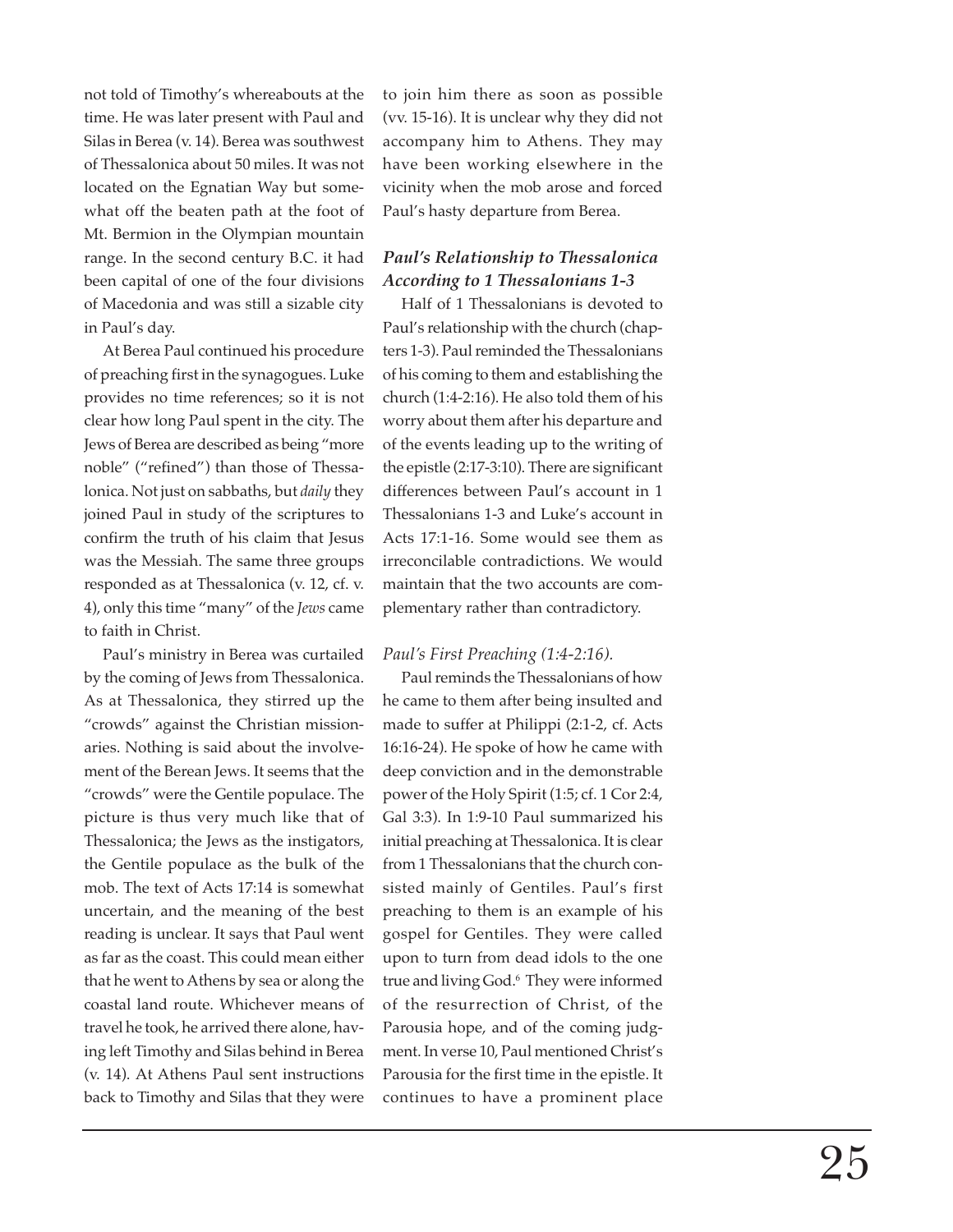throughout the entire letter (cf. 2:19, 3:13, 4:13, 5:2, 5:23).

In 1 Thessalonians 2:3-12 Paul reminds the Thessalonians of how he sought to model selfless ministry and genuine pastoral concern when he was with them. His motives were pure. He did not seek to please people; he did not flatter; he showed no greed. He provided gentle, loving care for the Thessalonians, like a nurse cooing over her children (2:7). Paul continues his family metaphors in verses 11-12, where he speaks of how he had also been a father to them, instructing them in the Christian life through words of comfort and encouragement. He did not want to be a burden to them; so he supported himself with his own manual labor (2:9, cf. 2 Thess 3:8).

Paul's ministry in Thessalonica was not easy. He experienced strong opposition (2:2). The Thessalonians likewise had come to share in these same sufferings (1:6, 2:14-16). Just who the persecutors were is unclear from Paul's comments. He described them as "your own countrymen" and likened them to the Jews of Judaea who persecuted the churches there (2:14). "Your own countrymen" seems to be more a political than a racial designation and could embrace both Jews and Gentiles, as in Acts 17:5-9. In any event, the Thessalonian endurance in the face of persecution was well known and served as an example for Christians throughout Macedonia and Achaia (1:7). They were more than an example, however. Paul indicates that they had become active participants in the Christian mission themselves (1:8, cf. 4:10).

*Paul's Relationship with the Thessalonians After Leaving Them (2:17-3:10).*

At 2:17-20 Paul shifts from the events of his founding visit to his concern for the Thessalonians after being forced to leave them. He states that he attempted "time and again" to come see them, but "Satan" always hindered him. One wonders what Paul meant by this Satanic hindrance. In early Christianity "Satan" was sometimes employed as deliberately veiled language for Rome. One wonders if the charge of sedition and Jason's bond may not have formed the Satanic barrier to Paul's returning to Thessalonica.

In 3:1-5 Paul continues to inform the Thessalonians of his intense desire to see them. He was worried about them, especially about how they were bearing up under the persecutions they were bound to be experiencing. He tells of how he sent Timothy as his personal envoy, to make up for his absence, to bring him back a personal report about his beloved Thessalonians. The sending of Timothy is perhaps the most serious of the supposed conflicts between Acts and Thessalonians. It will be remembered that Acts left Timothy and Silas in Berea when Paul went to Athens (17:14-16). Acts does not mention the pair rejoining Paul until Paul's arrival in Corinth (18:5). But, in 1 Thessalonians 3:1-2, Paul stated that he sent Timothy *from Athens*. The accounts are not irreconcilable. Timothy's travels may have been more extensive than either Acts or 1 Thessalonians indicate. The two together may furnish the whole picture.

First Thessalonians 3:6-10 rounds out Paul's recapitulation of the events that preceded his writing of the epistle. Timothy came back from Thessalonica with good news: the Thessalonians were still faithful to Paul and firm in the faith. Overcome with relief and joy, Paul wrote 1 Thessalonians. He was perhaps still in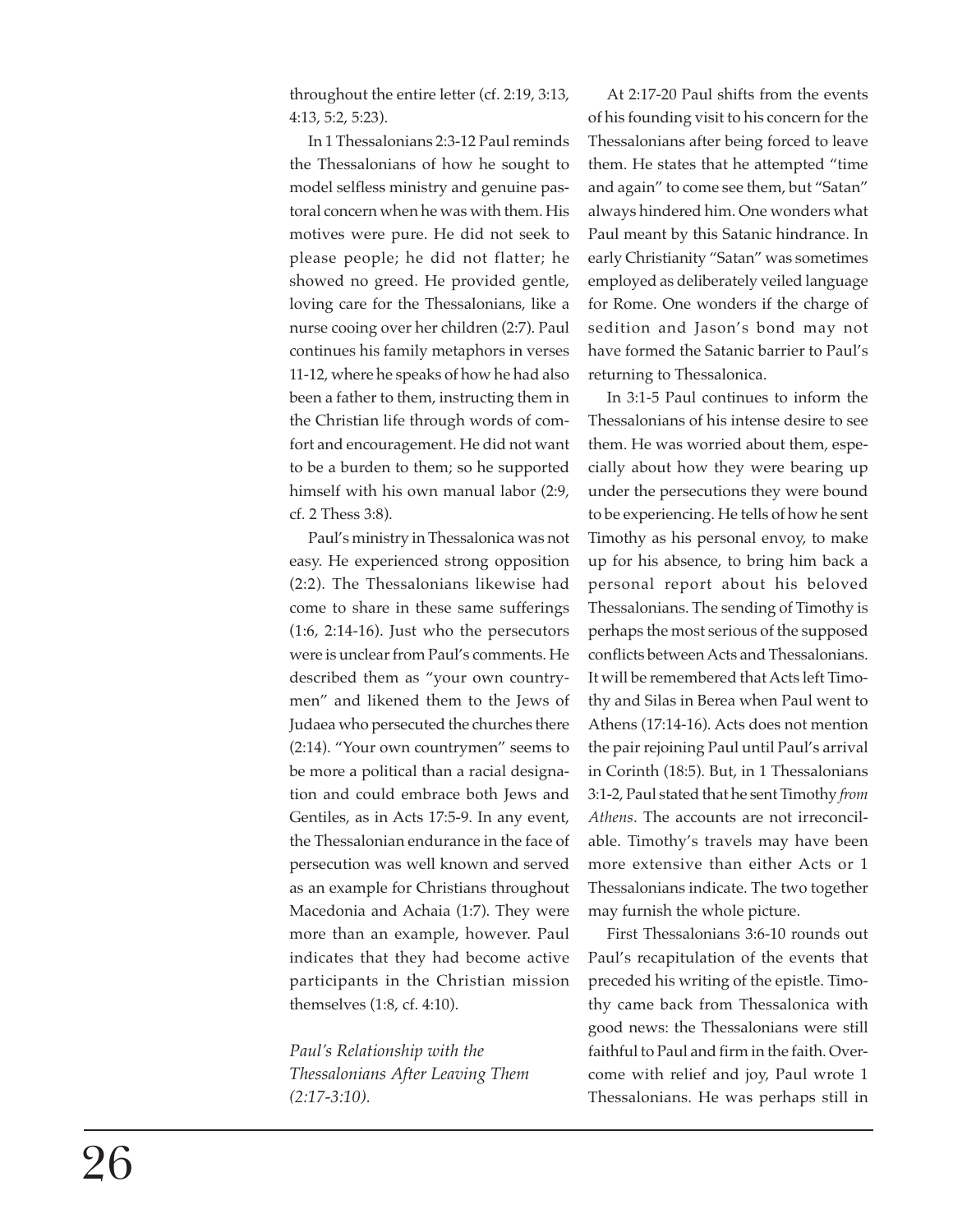Athens when he sent off the epistle, quite possibly again through the agency of Timothy. The first three chapters of 1 Thessalonians fit the genre of a "friendship" letter. What Paul could not express in personal presence he attempted through his letter. His strongest desire, of course, was to see them in person, and that request became the opening petition of a prayer for the Thessalonians as he concluded this personal portion of the epistle (3:11).

# **Introduction to the Thessalonian Letters**

Several issues have occupied the attention of recent research in the Thessalonian epistles. A matter of particular prominence has been the situation of the church—its racial and social composition, its religious background, and the nature of the persecution it faced. Also much discussed is the integrity of the two letters, especially whether 1 Thessalonians 2:13- 16 might be an interpolation. Closely related is the debate over the authenticity of 2 Thessalonians and the occasion for that epistle. A final area of research has been the genre of the epistles.

#### *Social Composition of the Church*

The Thessalonian church seems to have been primarily Gentile in composition. This is indicated by Paul's summary of his initial preaching in 1 Thessalonians 1:9- 10, which is aimed at Gentiles, urging them to abandon their idols and embrace the one true God. Likewise, the emphasis on sexual purity would point toward those with a pagan background (4:3-8). The church seems to have been somewhat mixed socially, having wealthier members like Jason and the noble women (Acts 17:4) together with a significant number from the working class and urban poor. Those tempted to idleness (2 Thess 3:11) may have come from the ranks of the latter $7$ 

The Thessalonians probably experienced considerable social disruption when they were converted. They needed to be integrated into a new community. This would explain Paul's extensive use of "family" language in 1 Thessalonians. The word "brother" occurs 18 times in the letter, proportionately the heaviest density for any Pauline epistle. Paul described himself with a striking variety of family terms. He depicted himself as being gentle like a *nurse* (2:7); he encouraged them like a *father* (2:11). They were his *children* (2:7, 11). Separation from them was like being *orphaned* (NIV, "torn away," 2:17). 1 Thessalonians is permeated with the language of encouragement and comfort, even in the hortatory sections of the epistle (cf. 4:18, 5:11). It is in every respect a pastoral epistle through which Paul sought to integrate the Thessalonians into their new Christian family.8

The need for pastoral care was the more urgent because the Thessalonians were facing intense persecution (1 Thess 1:6, 2:14, 3:3-4; 2 Thess 1:4-6). The nature of the persecution is debated. The account in Acts indicates that Paul's persecution in Thessalonica was at the hands of a Gentile mob that had been incited by Jews (Acts 17:5-9). First Thessalonians seems to point to the local Gentiles as the main persecutors of the Thessalonians, especially 2:14, which speaks of "your own countrymen." The "countrymen" may have included Jews, as is possibly indicated by the strong anti-Jewish polemic that follows in 2:15-16.

What was the basis of the persecution? Robert Jewett suggests that it might be linked to the ancient Thessalonian cult of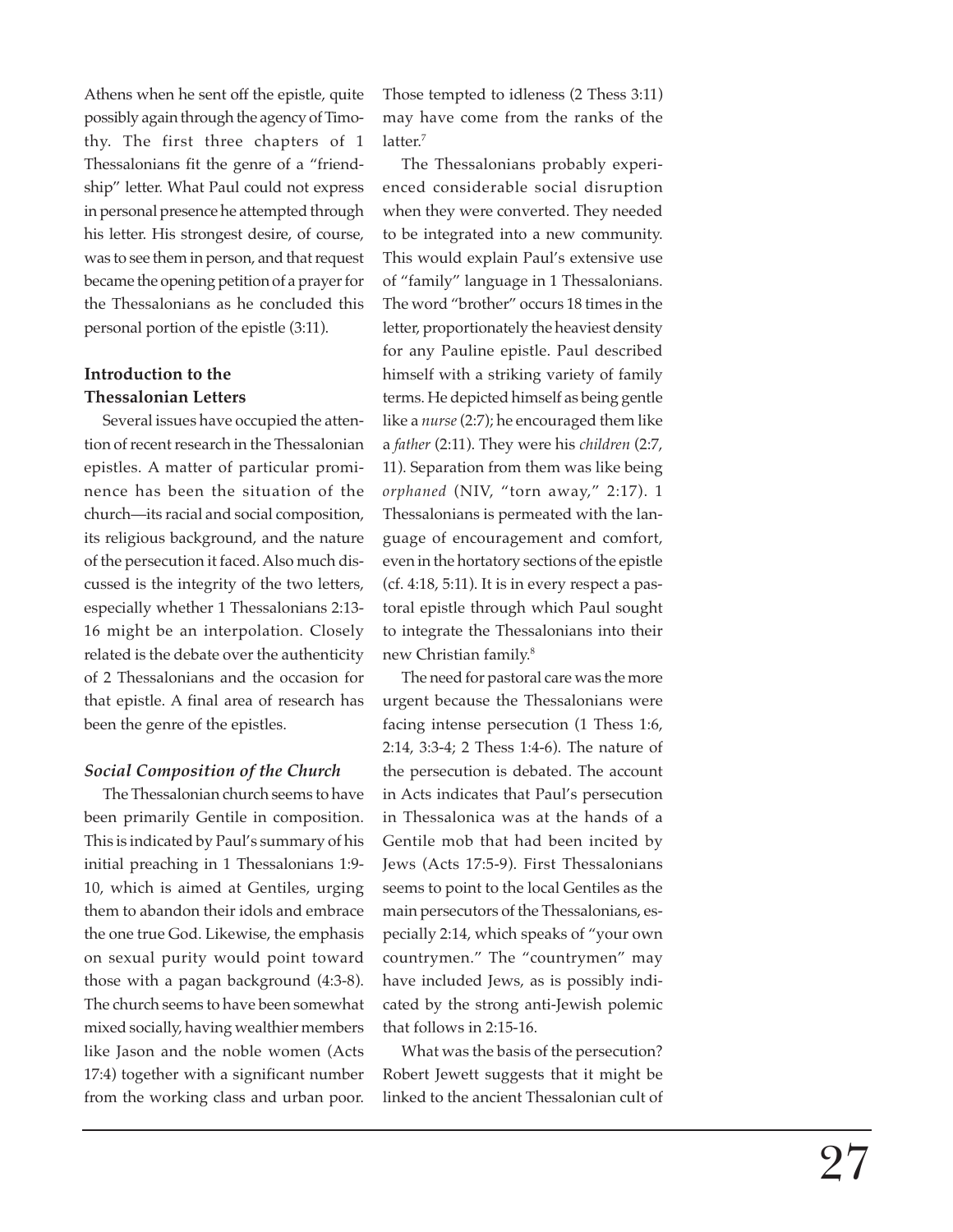the Cabiri. A local religion that venerated a slain hero, it was historically associated with the working classes. Its symbol, for instance, was a hammer. In the first century the Cabirus cult was appropriated by the aristocracy and made into an official civil religion. This left the working class feeling abandoned. The resulting vacuum made Christianity particularly attractive to them. The eschatological aspect of the Christian message was especially appealing with its promise of social redress. In Jewett's view, this "millenarian" aspect of Thessalonian Christianity was seen as revolutionary by the authorities and provoked the persecution.<sup>9</sup> One does not need to postulate a millenarian movement to account for the persecution of the Thessalonian Christians. The local emperor cult would itself have furnished sufficient basis for the persecution of the Christians. Thessalonica prided itself on its close relationship with Rome.10 The cult of Caesar was initiated there very early, during the time of Augustus. There are Thessalonian coins from that period which depict Julius Ceasar, designating him as *divus* ("divine"). The Acts account may actually mute the seriousness with which the Thessalonian politarchs took the Christian threat to their Roman connections. The local persecution made Paul's pastoral care to the new Christian family all the more urgent.

#### *Integrity of the Epistles*

A scholarly minority have argued that the present form of 1 Thessalonians is a composite of two letters. This is usually based on the observation that the epistle has a second thanksgiving at 1 Thessalonians 2:13. It is argued that thanksgivings occur normally at the beginning of Paul's letters, thus indicating the introduction of an epistle at 2:13. According to this view, 1 Thessalonians 2:13-4:1(2) is a fragment of a separate letter inserted into 1 Thessalonians. The fragment deals primarily with Paul's relief over the good report brought by Timothy. It is usually seen as written *after* the remainder of 1 Thessalonians.<sup>11</sup>

Most interpreters maintain the integrity of 1 Thessalonians. A significant number, however, argue that 1 Thessalonians 2:13-16 is an interpolation. This is based primarily on its strong polemic against the Jews, which is viewed as being unlikely for Paul, who never gave up on his fellow Jews (cf. Romans 9-11).<sup>12</sup> On the other hand, one must remember that Jews incited the mob at Thessalonica and "drove [Paul] out" (v. 15; cf. Acts 17:5-9). Also, 1 Thessalonians 2:14-16 is not directed against Jews in general but against the Jewish *persecutors* of the Christians.<sup>13</sup>

Very few scholars argue against the integrity of 2 Thessalonians. One of the few who has is Walter Schmithals, who argued that our present two Thessalonian letters are a composite of four originally separate letters. In his view, Paul's *first* letter to Thessalonica consisted of 2 Thessalonians  $1:1-12+3:6-16$  and was primarily a warning against false teachers and idleness. It was followed by a *second* letter in which Paul had to defend himself against Gnostics in the church (1 Thess 1:1-2:12 + 4:2-5:28). In a *third* letter, Paul countered the Gnostic claim that the day of the Lord had arrived (2 Thess 2:13-14 + 2:1-12 + 2:15-3:3). A *fourth* and final letter expressed Paul's relief that the situation had been resolved (1 Thess 2:13-4:1). Schmithals based his reconstruction on the assumption that Paul was contending with Gnostics at Thessalonica.<sup>14</sup> Hardly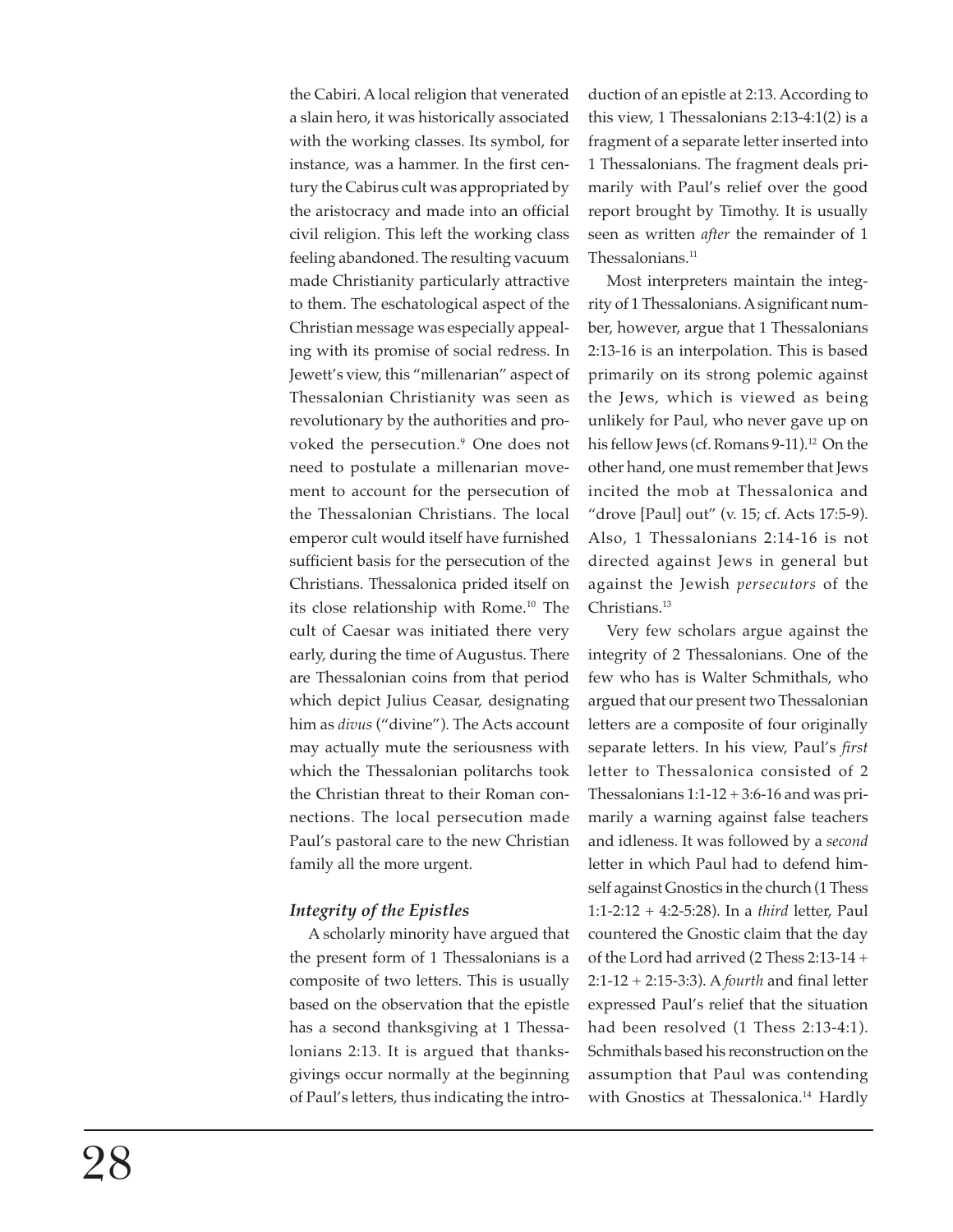anyone has been convinced that Paul fought Gnostics in 1 Thessalonians, although a number who deny the Pauline authorship of 2 Thessalonians would see Gnosticism as the target of that epistle.

#### *Authorship of 2 Thessalonians*

A number of contemporary scholars argue that 2 Thessalonians was not written by Paul. Generally it is argued that a disciple of Paul wrote the letter in the latter part of the first century during a time when Christians were experiencing severe persecution. Arguments against Pauline authorship of 2 Thessalonians run along several lines. First, the close similarity between 1 and 2 Thessalonians is noted. Fully a third of the actual phraseology of 2 Thessalonians is paralleled in 1 Thessalonians. Even unusual structural details are identical, such as the occurrence of a second thanksgiving (1 Thess 2:13, 2 Thess 2:13). This is seen to be slavish imitation by a later writer. It is also noted that the two epistles deal with the same themes persecution, the Parousia of Christ, and the problem of idleness. Yet, they deal with these themes in different ways. First Thessalonians *encourages* hope in the Lord's return; 2 Thessalonians stresses the *delay* of the Parousia. The tone of 1 Thessalonians is warm and pastoral; 2 Thessalonians is harsh and judgmental. Second Thessalonians 2:1-2 and 3:17 deal with the issue of forgeries. This is seen as a "diversionary tactic" on the part of the imitator. It is also argued that the emphasis on holding to the teachings that have been passed down is more indicative of the sense of tradition of a later age than of Paul (2:15, 3:6). Some would argue that the problems of a realized eschatology (2:1-2) and of disorder in the church (3:6-15) reflect the problems of the later church, perhaps an early form of Gnosticism. Finally, it is argued that the writer of 2 Thessalonians does not "encourage;" rather, he "commands" (3:6, 10, 12). The pastoral Paul of 1 Thessalonians has given way to the authoritarian voice of his 2 Thessalonian imitator.15

In support of Pauline authorship it is argued that the language and style of the letter are thoroughly Pauline, even in the two-thirds of 2 Thessalonians that does not parallel the first epistle. The similarities are easily accounted for if Paul wrote the two in close proximity.16 The patristic evidence unanimously favors Pauline authorship; no early canonical list of Paul's epistles omits 2 Thessalonians or questions Paul's having written it. Perhaps the key issue is the occasion for the epistle, especially the controversial eschatological section (2:1-12). When the later church fought eschatological enthusiasm or Gnosticism, it never seems to have incorporated the sort of apocalyptic schematic that one finds in these verses. They are more easily accounted for on the assumption of Pauline authorship than otherwise.

#### *The Occasion for the Epistles*

The occasion for 1 Thessalonians has already been treated for the most part under the earlier discussion of 1 Thessalonians 1-3. Paul sent Timothy from Athens as his personal envoy to Thessalonica. Timothy had returned to Paul, perhaps still at Athens, with a good report about the loyalty and steadfastness of the Thessalonians (3:1-10). Joyful at the good news, Paul wrote 1 Thessalonians, probably sending it back by Timothy. Timothy brought him fresh news about the situation in the church. The church was still experiencing persecution, and Paul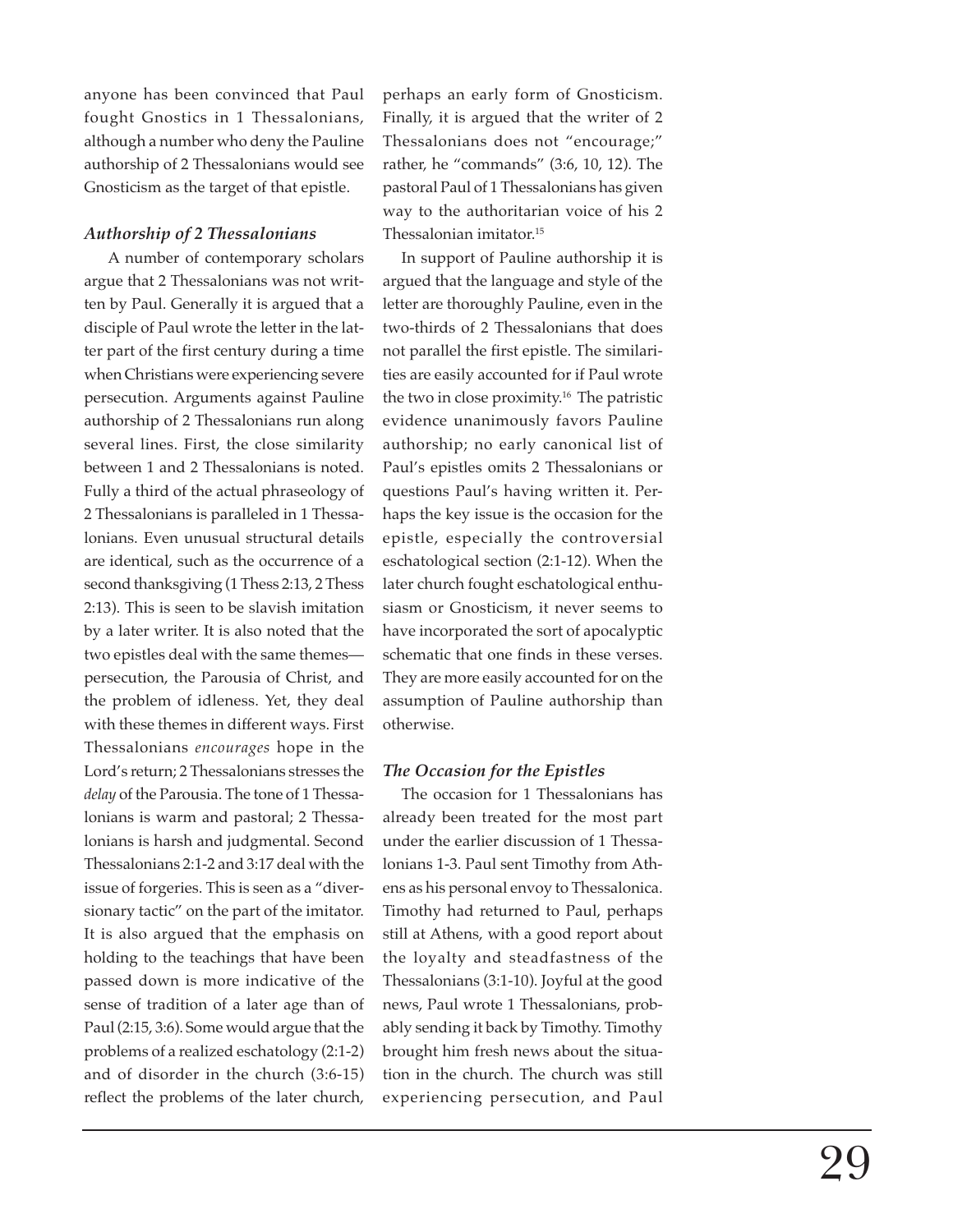sought to encourage and fortify them. Also, Timothy may have reported about problems within the fellowship of a sexual nature, and Paul addressed that issue as well (4:3-8). It is possible that the Thessalonians had sent Paul a letter by way of Timothy. In three places (4:9, 4:13, 5:1) Paul used a set phrase "now concerning" (Greek, *peri de*) which may indicate points at which he was picking up questions they had raised. Two of the questions concerned the return of Christ (4:13, 5:1). Evidently, some members of the congregation had died, and there was concern about their involvement in the Lord's return. Paul dealt with the issue at some length, assuring them that the dead and the living would both participate fully in the Parousia and encouraging them to be alert and prepared for that event (4:13-5:11).

There is considerably more divergence of opinion about the occasion for 2 Thessalonians. Even those who believe in Pauline authorship disagree on the reason for its composition. A number of scholars maintain that Paul wrote 2 Thessalonians *before* 1 Thessalonians. They base this on several observations. First, it is argued that the note of persecution is much stronger in 2 Thessalonians (cf. 1:4-10) while the persecution seems to be past in 1 Thessalonians. Second, it is noted that Paul seemed to be learning about the problems of idleness for the first time in 2 Thessalonians 3:11-12, whereas they are not treated as something new in 1 Thessalonians 5:14. A final argument claims that the eschatology in 2 Thessalonians is closer to Jewish apocalyptic and hence more primitive than that of 1 Thessalonians.17 Others would explain the differing eschatological treatment of the epistles on the basis of Paul's having written the two letters to two different groups.

On this theory, they would have been written at the same time, with 2 Thessalonians going to another Christian group than the main Thessalonian congregation—to a Jewish minority at Thessalonica (Harnack), or to the church of Berea (Goguel), or to Philippi (E. Schweizer).18

There is no canonical reason why 2 Thessalonians could not have been the earlier epistle. Writings were arranged in the canon according to length and not according to chronological considerations. There *are*, however, good reasons for seeing 2 Thessalonians as coming *after* 1 Thessalonians. Second Thessalonians 2:15 refers to a letter Paul had previously written the Thessalonians. The most natural assumption is that the letter was 1 Thessalonians. It is also easier to account for the austerity, the tone, and the different eschatological emphasis of 2 Thessalonians on the assumption it was subsequent to 1 Thessalonians. Paul's treatment of the Parousia in 1 Thessalonians led some in the church to conclude that the Parousia had already come. Along with the eschatological excitement the tendency increased for some to be indolent and generally disruptive. The fervor of the apocalyptic group may have heightened the uneasiness of outsiders about the Christians and led to stronger persecution. Learning of these new developments, Paul, now located in Corinth, wrote 2 Thessalonians. He assured the suffering Thessalonians by reminding them that God would vindicate them over their persecutors (1:5-10). He introduced an apocalyptic program about the events of the end time that had *not yet occurred* in an effort to counter those who argued that it had already arrived  $(2:1-12).19$  Realizing the severity of the problems created by the indolent and disruptive members, he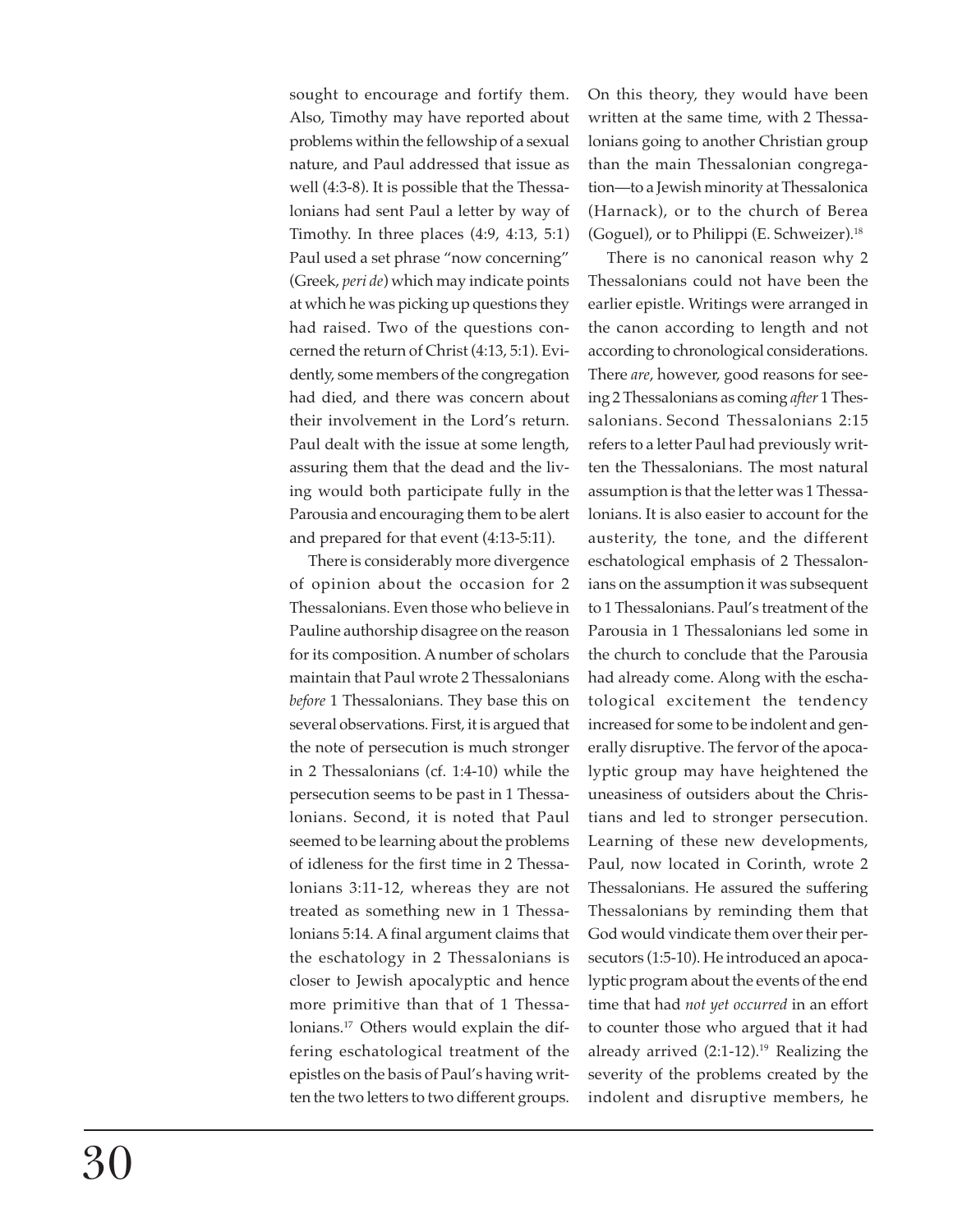urged the others to shun them if they failed to contribute their fair share (3:6- 15). It was probably a matter of months, perhaps only weeks after the writing of the first letter, sometime around the end of A.D. 50 or beginning of A.D. 51. We do not know what effect the letter had on the Thessalonians. We *do* know that the church continued to be supportive of Paul's mission. Two Thessalonians accompanied Paul to Jerusalem with his later collection for the saints, Secundus and Aristarchus (Acts 20:4). Aristarchus was with Paul when the apostle departed on his voyage to Rome to appear before Caesar (Acts 27:2).

# *The Genre of the Thessalonian Epistles*

Recent literary analyses have looked at the Thessalonian epistles from two different perspectives with much the same results. Some have analyzed them by the canons of ancient rhetoric. There is a general consensus that 1 Thessalonians fits the *epideictic* category of rhetoric with its emphasis on example and praise. Wanamaker outlines the epistle according to the divisions of formal rhetoric, just as Betz did for Galatians. In 2 Thessalonians Paul made less of an attempt to hold himself up as an example. He devoted less space to praise of the Thessalonians, and he was far more directive in seeking to change their behavior. Accordingly, Wanamaker places 2 Thessalonians in the category of deliberative rhetoric and outlines it accordingly.20

Others have categorized 1 Thessalonians according to its *epistolary* genre. Meeks and Malherbe describe it as a *paraenetic* letter, a basically hortatory letter which sought to aid the Thessalonians in their process of community building.<sup>21</sup>

Paul sought to teach them by his own personal example. He used the language of friendship throughout the letter, and even his exhortations to follow a Christian lifestyle were marked by a strong note of encouragement and consolation. Some have noted the setting of the epistle in the community's experience of being persecuted. They would categorize the letter as one of *consolation*, with its strong emphasis on following Paul's example in remaining steadfast through persecution.<sup>22</sup>

It is probably wise to avoid rigid categorization of Paul's epistles. Examination of his letters through the lenses of ancient rhetorical devices and epistolary conventions has helped us focus on them in a new light. Paul adapted his epistles to fit the specific occasions he was addressing. This was certainly true of both Thessalonian epistles. Both were aimed at formation of the new Christians, consoling and encouraging them. Though the tone of the two is quite different, ultimately both were occupied with primarily pastoral concerns.

#### **1 Thessalonians**

#### *Study Outline of 1 Thessalonians*

- *I. Opening of the Letter 1:1-10* A. Salutation 1:1
- B. Thanksgiving 1:2-10
- *II. Paul's Relationship with the Thessalonians 2:1-3:13*
	- A. Paul's Initial Ministry in Thessalonica 2:1-16
		- 1. His pastoral care 2:1-12
		- 2. His thanksgiving for their steadfastness in persecution 2:13-16
	- B. Paul's Continuing Concern for the Thessalonians 2:17-3:13
		- 1. His longing to see them 2:17-20
		- 2. His joy over Timothy's good report about them 3:1-10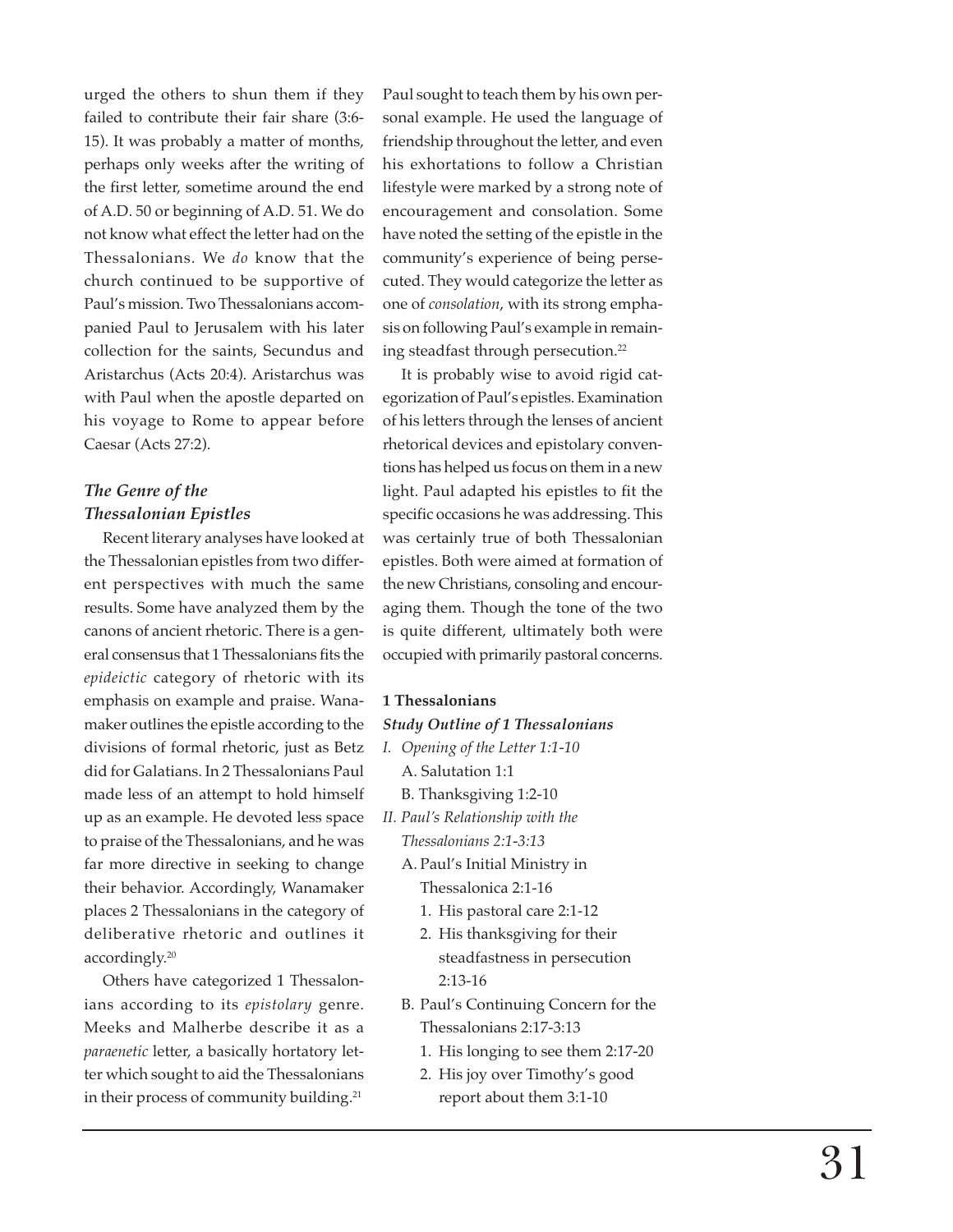- 3. His prayer for them 3:11-13
- *III. Paul's Pastoral Advice for the Thessalonians 4:1-5:22*
	- A. Purity, Both Sexual and Social 4:1-8
	- B. Living the Quiet Life in Mutual Love 4:9-12
	- C. Taking Comfort in the Coming of the Lord 4:13-5:11
		- 1. Assured about the dead in Christ 4:13-18
		- 2. Ready for the Lord's return 5:1-11
	- D. Living in Peace with One Another 5:12-15
	- E. Heeding General Admonitions 5:16-22
- *IV. Conclusion of the Letter 5:23-28*
	- A. Prayer for Blamelessness at Christ's Coming 5:23-24
	- B. Exchange of Greetings, Reading the Letter 5:25-27
	- C. Grace Benediction 5:28

## **Highlights of 1 Thessalonians** *Opening of the Letter (1:1-10)*

In both Thessalonian letters Paul listed Silas and Timothy as cosenders. This was appropriate, since both had worked with Paul when the church was first established. Timothy had continued to be Paul's personal representative with the church. Paul usually began his letters with the "grace and peace" benediction. In 1 Thessalonians "peace" also occurs at the end of the letter (5:23), thus bracketing Paul's concern throughout the letter for the peace and consolation of the persecuted Christian community.23

As is often the case, Paul's opening thanksgiving introduces themes that are prominent in the body of the letter. The triad of faith, love, and hope (v. 3) occurs again toward the letter's end (5:8), forming a bracket for the entire epistle, just like

"peace." Paul lists "hope" last in both places, probably for emphasis, since the Thessalonian assurance in the Christian hope was one of the primary concerns of the letter. In verse 5 Paul speaks of how the Thessalonians had "imitated" him. Serving as a model for the young Christians is an emphasis Paul continues, especially in 2:1-12. The Thessalonians, of course, imitated Paul in their suffering for Christ (vv. 4-6), and Paul will return to that theme later in the epistle  $(2:14-16, 3:3-4).$ <sup>24</sup> Likewise, he has occasion to mention again the Thessalonian participation in the Christian mission in their own province and throughout the world (vv. 7-8, cf. 4:10). Finally, in verse 10, as Paul summarizes his initial preaching to them, he concludes with a reference to Christ's return and the coming judgment, which becomes the *central emphasis* of the entire letter (4:13-5:11).

## *Paul's Initial Ministry in Thessalonica (2:1-16)*

Paul's reference to the style of his ministering among the Thessalonians in 2:1-12 has often been seen as the apostle's reply to his critics. For example, Schmithals saw Paul responding in these verses to charges of his Gnostic opponents that he was weak and lacking in personal presence. It is more likely that Paul was holding himself up as an example, urging that the Thessalonians follow him in their own selflessness and devotion to others. Paul's use of family terms throughout this passage was also a means of solidifying his friendship with them. The passage is not a response to opponents but a good example of epideictic rhetoric.25 Paul was also perhaps distancing himself from the type of popular philosopher of the day who preyed on the unsuspecting and gullible.26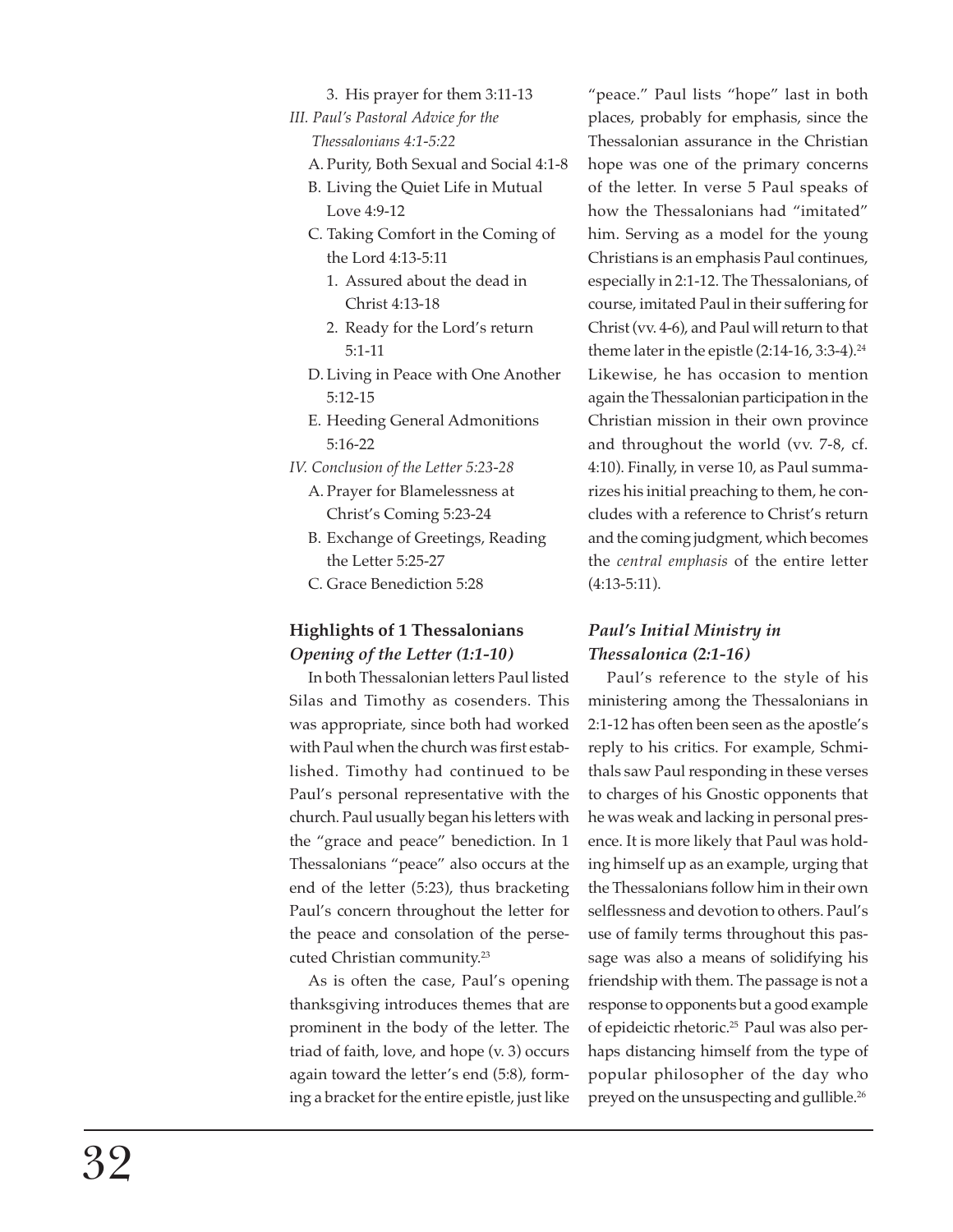In 2:9 Paul refers to his example of honest work. He toiled "night and day" so as not to burden anyone. His tentmaking would have been considered demeaning to the upper classes in his day. As a Roman citizen Paul probably shared more of an upper than lower class perspective himself. He probably saw his work as demeaning (cf. 2 Cor 11:7). But he also shared the philosopher's ideal that it was better to earn one's keep in degrading work than to be dependent on anyone.<sup>27</sup> He must keep himself free to preach the gospel with no strings attached (1 Cor 9:15-18). The fact that Paul resorted to selfsupport at Thessalonica indicates that he spent some time there. It is also quite possible that his workshop was a place of witness for him. Philosophers like Socrates were known to have carried on discussions in the context of the workshop. Paul may well have engaged in active witness as he worked at his tents.<sup>28</sup>

#### *Paul's Continued Concern for the Thessalonians (2:17-3:13)*

With the exception of Romans, 1 Thessalonians has the longest section devoted to Paul's personal affairs of all his epistles.29 In the lengthy treatment of his personal circumstances in Romans 15 Paul sought to introduce himself to the church. In 1 Thessalonians he was concerned with strengthening the Thessalonian commitment to Christ and with solidifying his own relationship with them. He sent Timothy as his own personal envoy, an extension of himself.<sup>30</sup> He wanted to return to Thessalonica, but "Satan" had hindered him (2:18). The best commentary on this whole section is the account of Paul's forced departure from Thessalonica in Acts 17:5-9. Paul left Thessalonica abruptly because of the threat of the mob

and whatever terms the politarchs had laid down in connection with the bond paid by Jason. The latter may well have been the "Satanic hindrance" to which Paul was alluding; it may be that he *could not* himself return to Thessalonica. Paul knew that the Christians left behind in Thessalonica would continue to experience local hostility. He was concerned for both their safety and their stability in the faith. He longed to hear from them. Unable to go himself, he sent Timothy as an extension of himself. Timothy returned to Paul with the best possible news: the Thessalonians continued firm in their commitment to Christ and their devotion to Paul.

#### *Paul's Pastoral Advice: Purity (4:1-8)*

The whole of 1 Thessalonians 4:1-5:22 is "paraenetic," that is, advice about the living of the Christian life. Paraenesis was a traditional form of Greek moral teaching and was often quite general in nature. In 1 Thessalonians Paul's paraenesis is mostly quite specific, closely related to actual circumstances in the life of the Thessalonian church. The sources for Paul's information were certainly Timothy and possibly a letter from the Thessalonians. The first two verses of chapter four introduce the whole paraenetic section. Note the encouraging pastoral manner with which Paul broaches the subject. He reminds them of how he instructed them in Christian living when with them and he *commended* them for their having heeded his teachings (4:1-2).

The first subject Paul addresses was sexual purity (4:3-8). Pagan and Biblical morality were miles apart in the area of sexuality, and Paul frequently had to deal with matters of sexual behavior when addressing Gentile converts. There are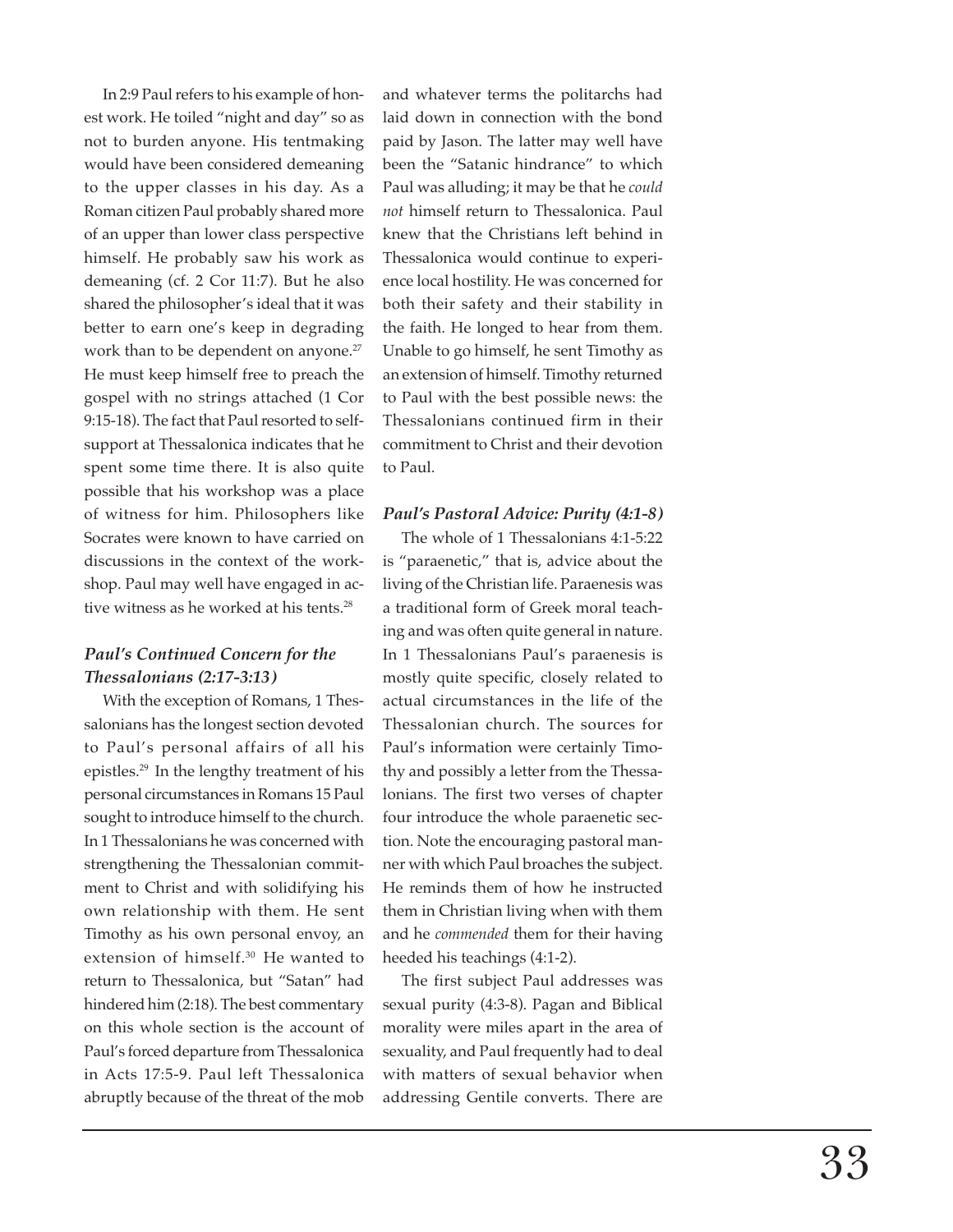several obscurities in the Greek of this passage, particularly the word translated in verse 4 as "body" by the NIV. As the NIV footnote indicates, the word can also be translated "wife." The Greek word behind these translations literally means "a vessel." If translated "wife," it would tie in with the reference to taking advantage of one's brother in verse 6. The meaning would be that one is to honor his own marriage and not covet the wife of his brother. The more likely meaning of "vessel," however, is "body," and in particular the male sex organ. Some of the pagan cults of Thessalonica made extensive use of the phallus in their symbolism. This was true of the Cabirus cult and of the worship of Dionysus to whom a temple was dedicated in Thessalonica.<sup>31</sup> Paul may have deliberately alluded specifically to the male member to remind the Thessalonians that for Christians its proper place was not in the excesses of the pagan cults but only within the sanctity of a solid Christian marital commitment.

# *Paul's Pastoral Advice: Living the Quiet Life (4:9-12)*

In verse 9 Paul used the phrase "now about" (Greek, *peri de*), which may indicate that he was addressing an issue raised by the Thessalonians, perhaps through a letter or through Timothy. The question concerned "brotherly love" and may have specifically applied to the area of financial assistance. Paul spoke of how they already loved their fellow Christians throughout Macedonia (v. 10). This probably referred to monetary support. Paul urged them to continue in this worthy endeavor, but in verses 11-12 he "adjusted" his advice somewhat. Christian benevolence did not mean the support of those who were unwilling to work with their own hands. No able person was to be dependent on others.

A majority of the Thessalonians may have come from the impoverished working classes. (In 2 Corinthians 8:2, Paul spoke of the "extreme poverty" of the Macedonians.) During the imperial period, Rome often provided a grain dole to maintain peace among the masses, and some of the Thessalonians may have once benefited from the Roman welfare system. Very possibly the Thessalonian Christians lived in a close-knit community. They may have regularly shared a common table. The community may have depended especially on the largesse of wealthier members like Jason. But, such benefactors were unable to support the entire community. They may have been the ones who raised the question with Paul. They wanted to know the limits of this "brotherly love." Paul's answer is that there is no limit to Christian compassion but there is also no place for Christian parasites. Everyone was to bear their own share. His urging them to lead the "quiet life" and to "win the respect of outsiders" may indicate that some of those who were *not* doing their fair share had become socially disruptive in their indolence. Their disorderliness may have raised concern in the non-Christian community about whether this new group might not be a threat to the peace and security of the city.

## *Paul's Pastoral Encouragement: The Dead in Christ (4:13-18)*

At 4:13 Paul begins a long treatment of the return of the Lord, which extends to 5:11. Paul dealt with two separate aspects of the Parousia—the place of dead Christians in it (4:13-18), and its timing (5:1-11). Paul seems again to be responding to a question raised by the Thessalonians: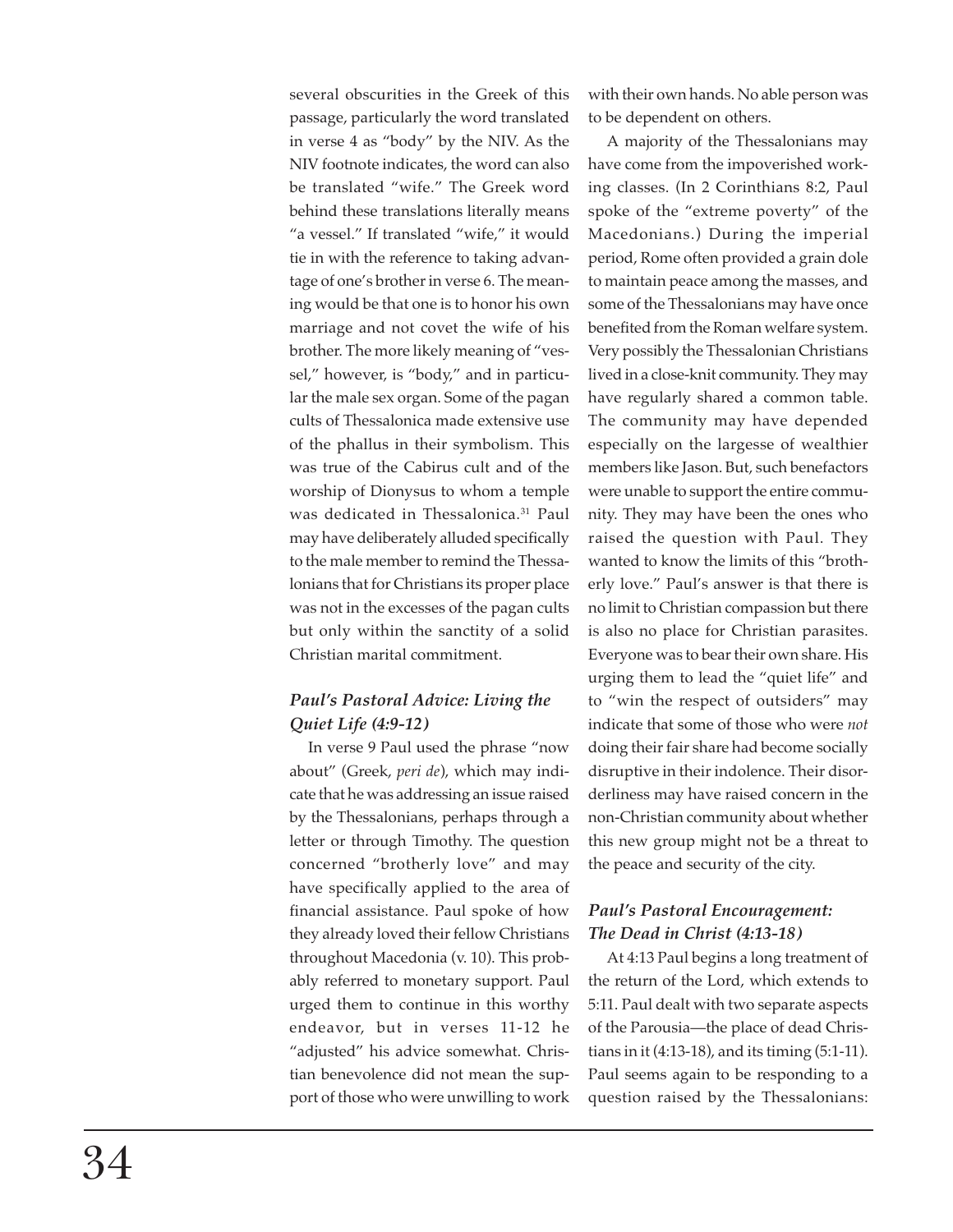"now concerning (*peri de*) those who fall asleep." Apparently there was concern that those who had died would in some regard miss out on the Parousia of Jesus. It is not clear what prompted this concern. Scholars differ widely on the question. Some have suggested that a group of Gnostics or "charismatics" at Thessalonica were teaching a thoroughly realized eschatology which left no place for a resurrection. This perturbed the Thessalonians who had heard Paul speak of the resurrection of the dead. Paul thus wrote these words to reassure them of the reality of resurrection.<sup>32</sup> The problem with this view is that Paul did not polemicize against a realized eschatology in 1 Thessalonians. He addressed not an erroneous eschatology but a *deficient* eschatology. The easiest explanation for the Thessalonian misunderstanding is that Paul had not dealt with the place of dead Christians when he first preached in Thessalonica. Some have argued that Paul was so caught up in his own expectation of the Lord's imminent return that he had not even considered the possibility that some Christians might die before the Parousia.<sup>33</sup> It is more likely that Paul had not dealt at any length with the issue. He had stressed the Lord's return; he *did* expect it soon. But some Christians had died after Paul's departure, and it raised a real concern with the Thessalonians about the place of the dead in the events of the end time. They may not have questioned the reality of an eventual resurrection. They may simply have worried that those who died might be left out of the immediate events surrounding Christ's return. Paul gave no details as to what those events might involve. His concern in 1 Thessalonians was not to provide instruction in eschatology but comfort for bereaving Christians.

Paul begins by assuring the Thessalonians of the reality of the resurrection (vv. 13-14). Christians are not hopeless like pagans. The resurrection of Christ is the precursor of the resurrection of those who are in Christ. Paul described the dead as those who "fall asleep." This is a euphemism for death and not Paul's discussion of the condition of believers between death and resurrection.<sup>34</sup> Paul does not discuss that issue here. In verse 16 he described the dead simply as "the dead in Christ." What did Paul mean when he stated that God would "bring with Jesus those who have fallen asleep in him" (v. 14)? Probably he meant the same thing as in 2 Corinthians 4:14, where he spoke of God raising the dead with Christ and presenting them in his presence.<sup>35</sup>

Paul expresses his main concern in verse 15. He assures the Thessalonians that the living will have no precedence over the dead at the coming of the Lord. He describes this as a word from the Lord. Exactly what he had in mind is uncertain. There is no saying in the Gospels to this effect. Some have argued that Paul is referring to a revelation which he had personally received from the risen Lord. It is more likely he was referring to an actual teaching of Jesus, either one that is lost, or a tradition like John 11:25-26.<sup>36</sup>

In verses 16-17 Paul summarizes the events that would occur at the Parousia. Christ would descend from heaven, accompanied by a "loud command," "the voice of the archangel," and "the trumpet call of God." In apocalyptic literature a divine command is often associated with theophanies and with the coming day of the Lord. The voice of an archangel likewise is connected to theophanies.<sup>37</sup> Paul does not specify the identity of the archangel. Michael has been suggested, the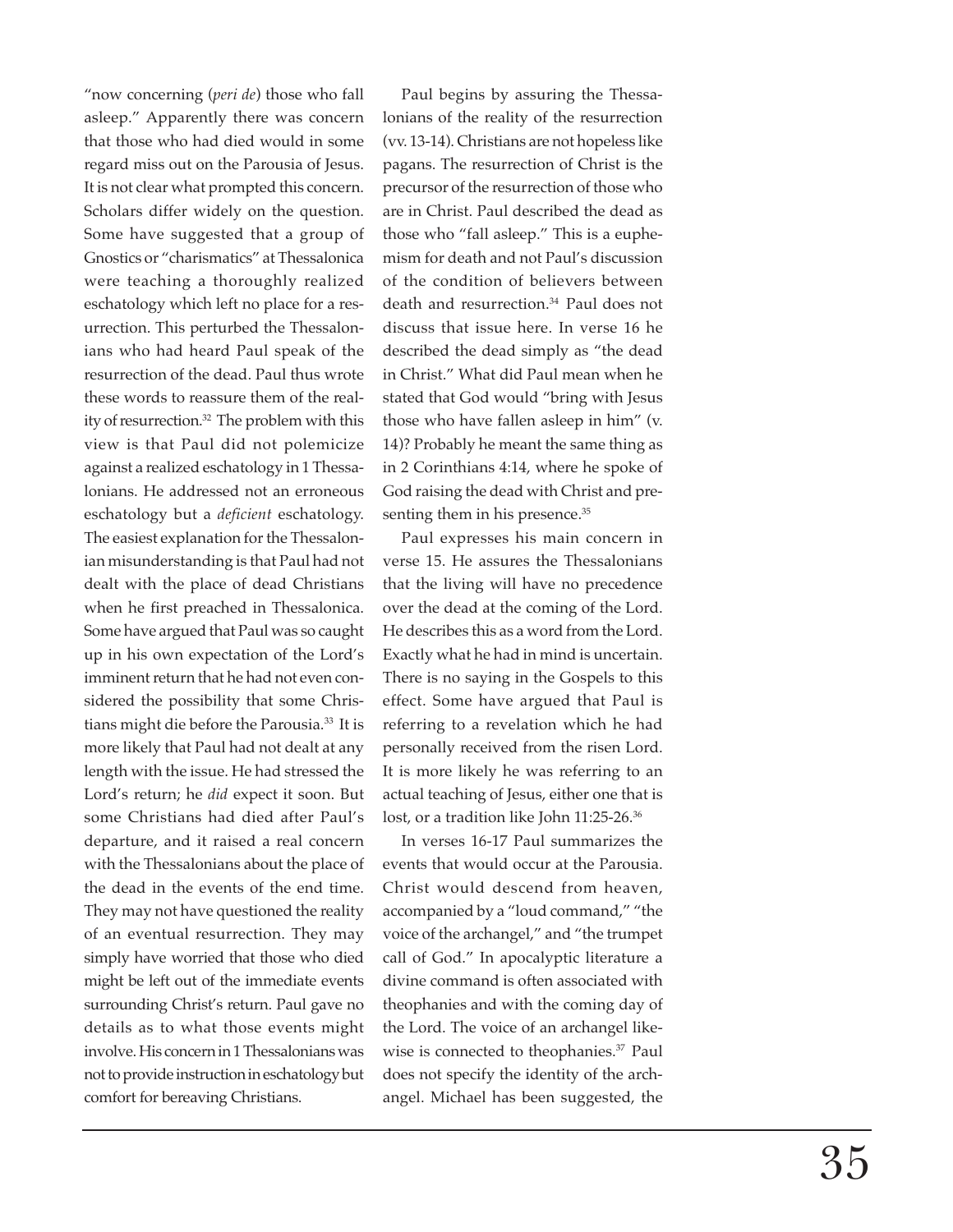only archangel denoted by name as an archangel in the New Testament (Jude 9). Trumpets are a major item in apocalyptic literature. One need only recall the seven trumpets of Revelation 8-11. At the blast of the seventh trumpet, God sits down on his throne for his eternal reign (Rev 11:15). In 1 Corinthians 15:52 Paul spoke of the blowing of this "last trumpet" as preceding the resurrection. Here also the dead are depicted as rising at the trumpet's sound. They rise "first." Then only do the living rise. Note that Paul included himself among the living—"we who are still alive" (v. 17). He expected the Parousia to occur during his own lifetime. Apparently, he saw the dead as being transformed when they rise from the grave (cf. 1 Cor 15:51-52). One would assume that the living are likewise transformed as they rise in the clouds to meet the Lord.<sup>38</sup> An interesting detail is that the clouds are connected with the *ascent* of believers into heaven rather than with the Lord's *descent.* The significant matter is that believers will meet the Lord in the air "and so will be with the Lord forever." Interpreters differ as to whether the believers should be seen as "meeting" the Lord in the air and then escorting him to earth, or whether they are to be seen as joined by the Lord in their own ascent into heaven.<sup>39</sup> Paul gives no details. He was not interested in detailing the apocalyptic drama but only in comforting the Thessalonians. Hence, his last statement about the Parousia was that *all*, both the living and the resurrected, will meet the Lord at his coming and would "be with him forever." Paul emphasizes the assurance of the believer's eternal existence in the presence of the Lord. He urges the Thessalonians to comfort one another with the same assurance (4:18).

## *Paul's Pastoral Advice: Ready for the Lord's Coming (5:1-11)*

If 4:13-18 emphasizes the aspect of comfort for the believer in the Lord's return, 5:1-11 focuses on the aspect of judgment. For Paul Christ's Parousia and the day of the Lord were one and the same event, and a major aspect of the day of the Lord is the divine judgment of mankind.40 Much like the Old Testament prophets, Paul warns that for those who were unprepared the day of the Lord would be darkness and not light. Evidently the Thessalonians had inquired about the *time* of the Parousia. Paul does not provide any time table for them but simply repeats what he evidently had already taught them: the Lord's return would be sudden and unexpected, like a thief breaking into a house during the middle of the night. The image is a familiar one. Jesus used it in his "Parousia parables" to warn of the sudden return of the Master (Luke 12:39, Matt 24:43). The image became a standard description in early Christianity for the unexpectedness with which the Parousia would take place and the need to stay alert (cf. 2 Pet 3:10).

Paul has unbelievers in mind when he warns against a false sense of security. Destruction would come suddenly like labor pains in childbirth. The language is that of the Old Testament prophets. Jeremiah admonished Israel about its false sense of security (Jer 6:14), warning them of the destruction facing them as God meted out his judgment. It would be sudden and painful like a woman in childbirth (Jer 6:24, cf. Isa 13:8). Jesus used the same image to depict the "Messianic woes" of the final times (Mark 13:8, Matt 24:8), but in Thessalonians the emphasis is on the suddenness and unexpectedness of the coming judgment. It is much like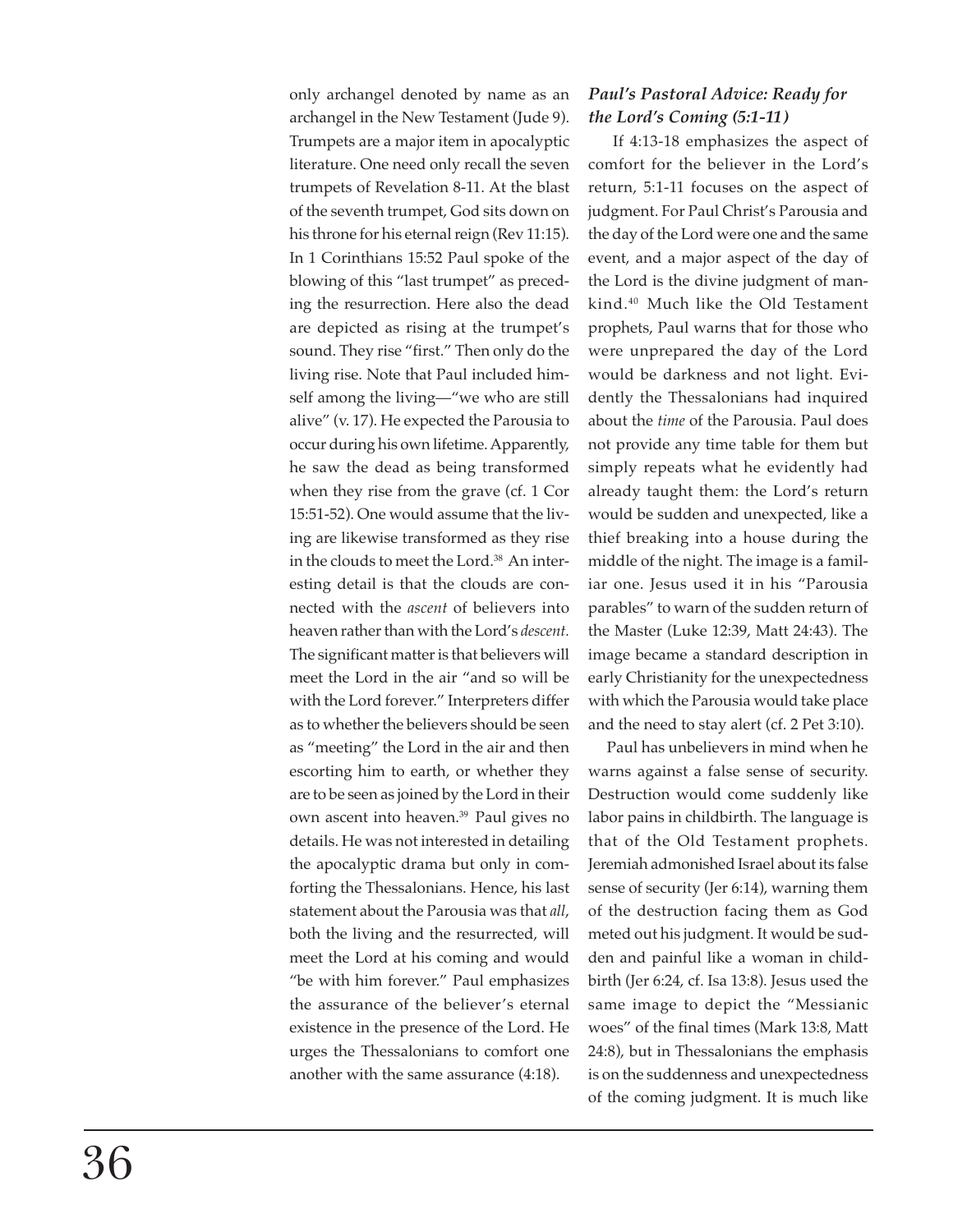the parables of Jesus that warn of the need to be prepared for the master's return (Luke 12:42-46) and to be watchful while the bridegroom delays (Matt 25:1-13). One wonders if Paul's warning might have had a specific group in mind (e.g., the Thessalonians depended on Rome for peace and security). In the light of the coming judgment it was a false security, a claim for peace which ultimately was no peace at all.<sup>41</sup>

In verses 4-8 Paul assured the Thessalonians that they need not fear the coming of the Lord, because they are children of the light and not of the darkness. The image of the thief at night probably led him to this vivid contrast between those who belonged to the darkness and those who walked in the light. It was a common and widespread religious metaphor. For example, the Essenes of Qumran claimed to be the "sons of light," describing their enemies as "the sons of darkness." Paul employed a paraenetic complex which he used in other places as well. He spoke of belonging to the light (v. 5), staying alert and awake (v. 6), avoiding drunkenness and revelry (v. 7), and putting on the armor that befits the children of light (v. 8). Exactly this same group of motifs occurs in Romans 13:11-14. The same complex is found in Ephesians, where it is fully developed: the children of the light contrasted with children of darkness (Eph 5:8- 13), an appeal to wake from sleep to the light of Christ (Eph 5:14), the need to avoid drunkenness (Eph 5:18), and a call to put on the whole armor of God (Eph 6:10-20). The image of the divine armor is found in Isaiah 59:17 and in a more developed form in the Wisdom of Solomon 5:17-20. Paul developed it most fully in Ephesians. In Thessalonians he used the armor imagery to emphasize the three essential Christian

virtues of faith, love, and hope. The triad also appears—in the same order—in 1:3. In 3:6 Paul spoke of how Timothy had brought him a report on the faith and love of the Thessalonian Christians. *Hope* was missing. Perhaps it was not omitted by accident. The Thessalonians were unsure about some aspects of the Christian hope. Now, having dealt with the Christian hope extensively in the epistle, Paul may have trusted that their armor was complete with the full Christian triad.

Verses 9-11 are Paul's final words of encouragement with regard to the Lord's coming. The Thessalonians were chosen for salvation (cf. 1:4); they need not fear the coming judgment (v. 9). Verses 10 and 11 round off Paul's discussion of the Parousia. Verse 10 harks back to the reference to those who are "asleep" in the Lord (4:13) and Paul's assurance that whether dead or alive at the Lord's return, all Christians would join him and be with him forever. Verse 11 parallels 4:18: Paul's purpose had been the same in both sections of his discussion about the Lord's return—to encourage the Thessalonians about the Christian hope. The form may have been that of traditional ethical teaching. The purpose was to comfort and strengthen the Thessalonians. It was a thoroughly pastoral concern.

## *Living in Peace with One Another, General Admonitions, Epistolary Conclusion (5:12-28)*

The whole section 5:11-15 may relate to the problem of the "idle" addressed in verse 14. The word translated "idle" literally means "disorderly" and could refer to some in the church who, though dependent on the church, were doing their "own thing," neither following the leadership of the church nor bearing their own share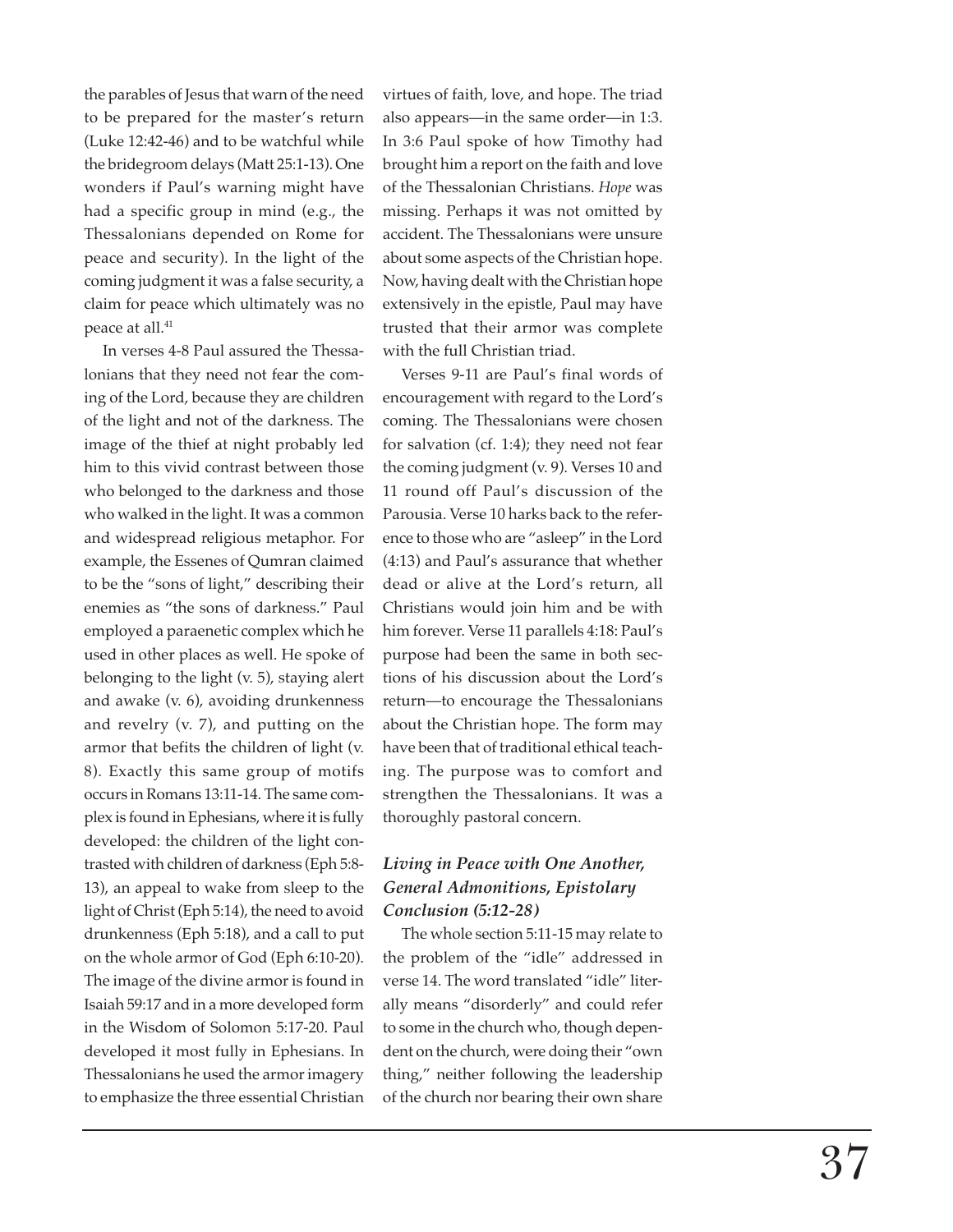in providing for the church's common life. The problem seems to have exacerbated by the time Paul wrote 2 Thessalonians, and Paul addressed it in more severe terms there (2 Thess 3:6-15).

Verses 16-22 are the sort of general paraenesis one often finds at the end of Paul's letters. The assorted sayings were probably not directed to any specific problems in the church. First Thessalonians has two benedictions, Paul's customary concluding "grace benediction" of verse 28 and the "peace benediction" of verse 23. Paul's praying that the Thessalonians would experience God's peace may link up with 5:3. The world has its many false promises of peace; only God brings true peace. Only God can "sanctify." To be sanctified means to be set apart. God had set the Thessalonians apart in Christ; he chose them (1:4). And, he would remain true to his calling them; he would keep them as his own, blameless until the coming of Christ. Paul thus ends with a final assurance that they will share in Christ's Parousia.

#### **2 Thessalonians**

#### *Study Outline of 2 Thessalonians*

- *I. Introduction 1:1-12*
	- A. Salutation 1:1-2
	- B. Thanksgiving and Prayer 1:3-12
		- 1. Thanksgiving for Thessalonian steadfastness 1:3-4
		- 2. God's judgment on their persecutors 1:5-10
		- 3. Prayer that God will be glorified in the community 1:11-12
- *II. Appeal Not to Be Shaken by False Reports 2:1-3:5*
	- A. False Reports That the Day of the Lord Has Come 2:1-2
	- B. End-Time Events Which Have *Not*

Come 2:3-12

- C. Thanksgiving for their Election and Prayer to Stand Firm 2:13-17
- D. Prayer for Mutual Empowerment 3:1-5
- *III. Appeal to Shun the Disorderly 3:6-15* A. Shun the disorderly 3:6, 3:14-15 B. Follow Paul's Example 3:7-9
	- C. Earn One's Own Keep 3:10-13
- *IV. Conclusion to the Epistle 3:16-18* A. Prayer for God's Peace 3:16 B. Paul's Autograph 3:17
	- C. Grace Benefiction 3:18

#### **Highlights of 2 Thessalonians** *Introduction (1:1-12)*

Paul's second letter to Thessalonica begins very much like the first. The first verse of the two epistles is identical except for the addition of the word "our" to "Father" in 2 Thessalonians. In the thanksgiving of 2 Thessalonians Paul again commends the Thessalonians for their faith and love for referred to their experiencing persecution. The unique element in the thanksgiving of 2 Thessalonians is Paul's detailed treatment of God's judgment. The emphasis is on God's vindicating the Thessalonians by punishing their persecutors. Both the length and intensity with which Paul depicts the divine judgment would indicate that the persecution of the Thessalonians had intensified. The closest corresponding passage in 1 Thessalonians is 2:13-16, where Paul spoke of God's wrath upon the Jews who had persecuted Christians. Paul's prayer for the church was a regular feature in many of his epistles, and he included one at 1:11-12. There is no corresponding prayer in 1 Thessalonians. The second epistle is certainly no "slavish imitation" of the first, as some have claimed who question Paul's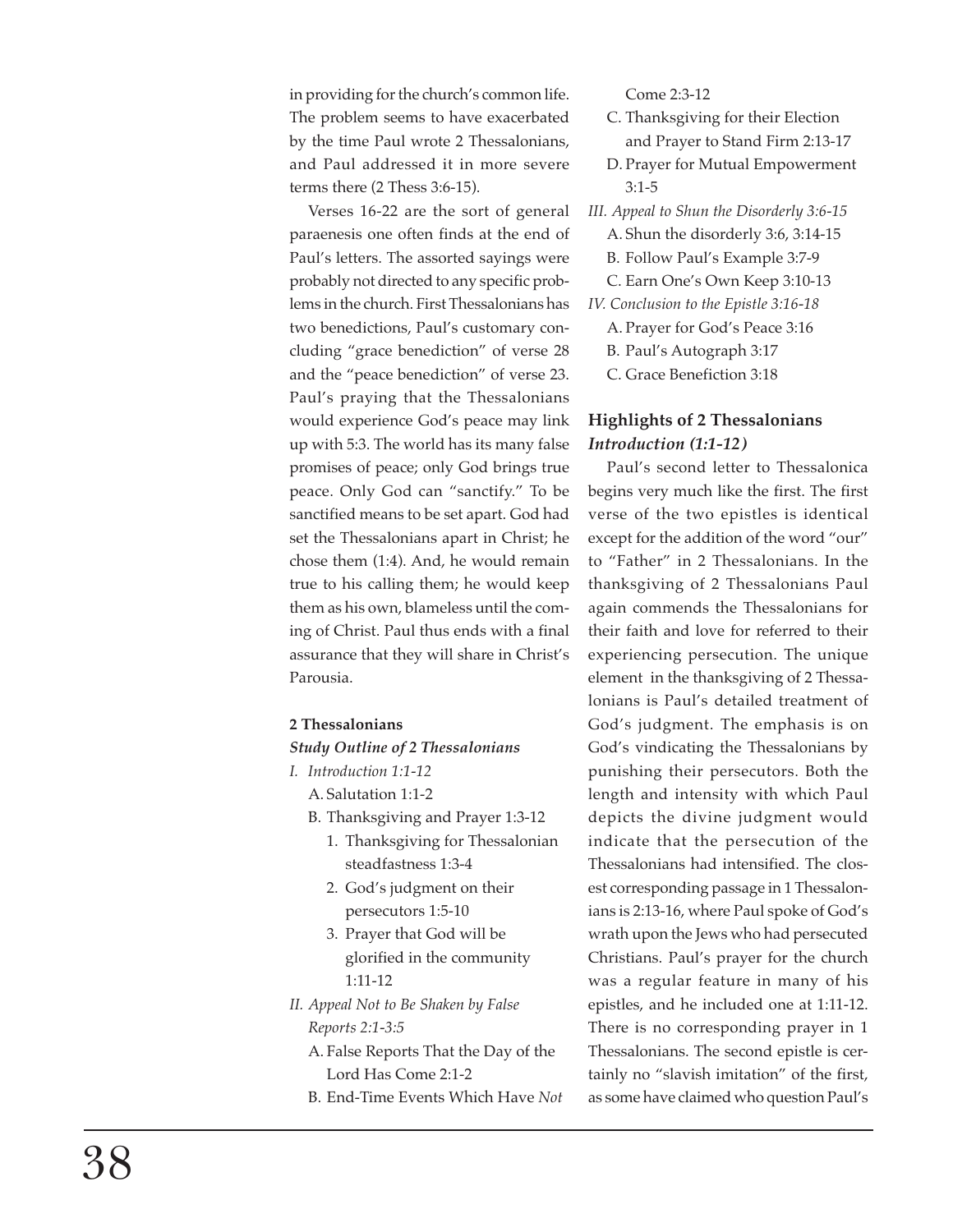being its author.

# *Appeal Not to be Shaken by False Reports (2:1-3:5)*

Paul's words about the Parousia in his first letter seem to have been distorted by some. They were proclaiming that "the day of the Lord has already come" (2:2). Paul urges the Thessalonians not to be unsettled by such a teaching, even if its proclaimers claimed a basis in prophecy or in a letter supposed to have come from Paul himself. It is not clear who this group was or what was the basis of their teaching. They may have possibly been some millenarians who were claiming that the end of the world was at the door. They may have been "super-spiritualists" who maintained that they were already perfected in the Spirit, had already "arrived," and had nothing further to await in the future. Whatever their teaching, they seem to have claimed Paul's backing for their views. The most likely explanation for Paul's reference to a letter purported to have come from him (v. 2) is that they were claiming that Paul's treatment of the Parousia in 1 Thessalonians supported their viewpoint. Paul replies that he said no such thing, either by word of mouth or by letter. He then proceeds to set forth the proof that the day of the Lord had indeed not yet arrived.

Paul counters the false eschatology by presenting a mini-apocalypse of events which would precede the Lord's return. There would be a period of great "rebellion," and this would accompany the coming of the "man of lawlessness" (v. 3). Paul says that this lawless one was now being held back by a "restraining power" (vv. 6-7), but eventually the restraint would be removed, giving him full room to do his lawless work (v. 8). The "lawless one" will

set himself up in God's temple and claim to be God himself (v. 4). He will parade as God, working all sorts of miraculous deeds but would actually be the incarnation of Satan himself (v. 9). He will lead many astray who had not followed the truth, and God would confirm them in their mass delusion. They would suffer condemnation for their wickedness (vv. 10-12). The lawless one will not prevail. He will be utterly destroyed by Christ at his coming (v. 8).

Paul's purpose in employing this apocalyptic language is clear. He wanted to assure the Thessalonians in the face of an unsettling eschatological teaching. He reminds them (v. 5) that certain events will take place before the return of Christ. Since these had obviously *not* yet occurred, the claim that the day of the Lord had arrived was patently false. In particular, Paul employs the figure of the Anti-Christ, a feature found both in Jewish apocalyptic thought and elsewhere in the New Testament. Paul never used the term "Anti-Christ." In fact, the term is found in the New Testament only in the Johannine epistles (1 John 2:18, 2:22, 4:3; 2 John 7). There it refers to false teachers who were denying the incarnation of Christ. The idea of the Anti-Christ is also found in Revelation in the figure of the arrogant beast that sets itself up as God, performing many apparent miracles and leading the masses astray (Rev 11:7, chapters 13 and 17). The basic concept is that the Anti-Christ is the antithesis of Christ, the incarnation of Satan. He is a figure of the last days who will delude the masses, pretending to be God, leading them in a mass rebellion against all religion and authority.

The figure of the Anti-Christ has roots in the Old Testament—in the king of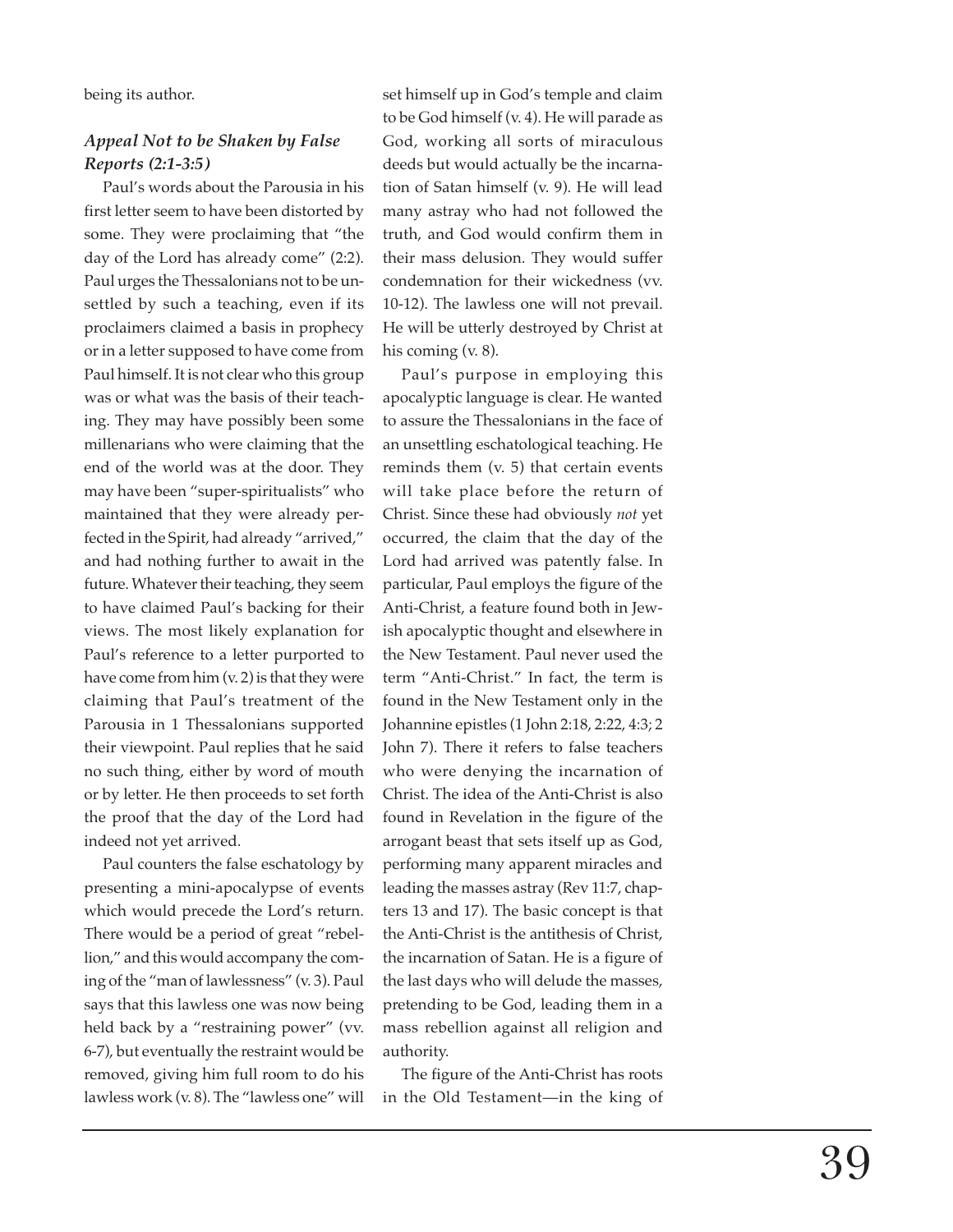Babylon, who aspired to be above God (Isa 14:12-14), in the arrogance of the prince of Tyre who called himself God (Ezek 28:2). It seems to have fully developed during the time of Antiochus Epiphanes, who in 167 B.C. sought to stamp out the worship of God and install the cult of Zeus in the Jerusalem temple (Dan 11:31, 36-37; 1 Macc 1:54; 2 Macc 6:2). Antiochus's attempt to replace the worship of God with his own cult in the Holy Place of God's temple came to be designated as the "desolating sacrilege" or "abomination of desolation." Jesus used this image in his teaching on the events of the end time (Mark 13:14). In the same discourse he warned of false Messiahs who would employ signs and wonders to lead people astray (Mark 13:22). Scarcely a decade before Paul wrote 2 Thessalonians, the Anti-Christ concept had experienced a fresh stimulus in the attempt of the emperor Caligula in A.D. 40 to set up his image in the Holy of Holies in Jerusalem, an attempt thwarted only by his timely assassination (Josephus, *War,* ii, 184-203; Ant., xviii, 261-309).<sup>42</sup> Paul had taught the Thessalonians previously about this coming incarnation of evil and the mass rebellion he would organize (v. 5). Obviously, these events had not yet occurred, and Christ would not return until they *had* taken place; the day of the Lord had *not* yet arrived.

Paul also reminds the Thessalonians that they knew what was holding the man of lawlessness back (vv. 6-7). The Thessalonians may have known what Paul meant by this "restraining power" (v. 6) or "restraining person" (v. 7). Unfortunately, we do not. Obviously Paul was speaking of something or someone that was holding the "lawless one" back, keeping him in check and thus also delaying the events of the final times. The early church fathers suggested that the "restraining power" was the Roman presence, particularly the law and order that it maintained. This understanding was very much in keeping with Paul's teaching about the purpose of government in Romans 13:1-5. Paul may have kept the reference to Rome veiled so as not to raise the suspicions of the authorities by his reference to its eventually being "taken out of the way" (v. 7). A less common view, also traceable to the church fathers, suggests that *Paul's mission* was the restraining power. God would hold back the events of the end until the full number of the nations had been reached with the gospel.43 This is an attractive possibility. Its main problem is that Paul expected to be alive at the Parousia (1 Thess 4:17); he surely did not expect to be "taken out of the way" before Christ returned. Some have suggested that the restraining power might be Satan,<sup>44</sup> or God himself. Paul would probably have agreed with the latter. What or whoever the restrainer might be, God himself ultimately is in control of all history.

Second Thessalonians has no section corresponding to 1 Thessalonians 2:17- 3:10, where Paul detailed his personal relationship with the church. It does, however, have a second thanksgiving (2:13-15), corresponding to 1 Thessalonians 2:13. Paul urged the Thessalonians to stand firm, holding to the teachings which he had brought them by "word of mouth" (when with them) and "by letter" (1 Thessalonians). The teaching he was most concerned with was that about the Lord's return. If the Thessalonians held to Paul's teaching on that subject, they would realize that the Parousia could not yet have come. Just as in the first epistle,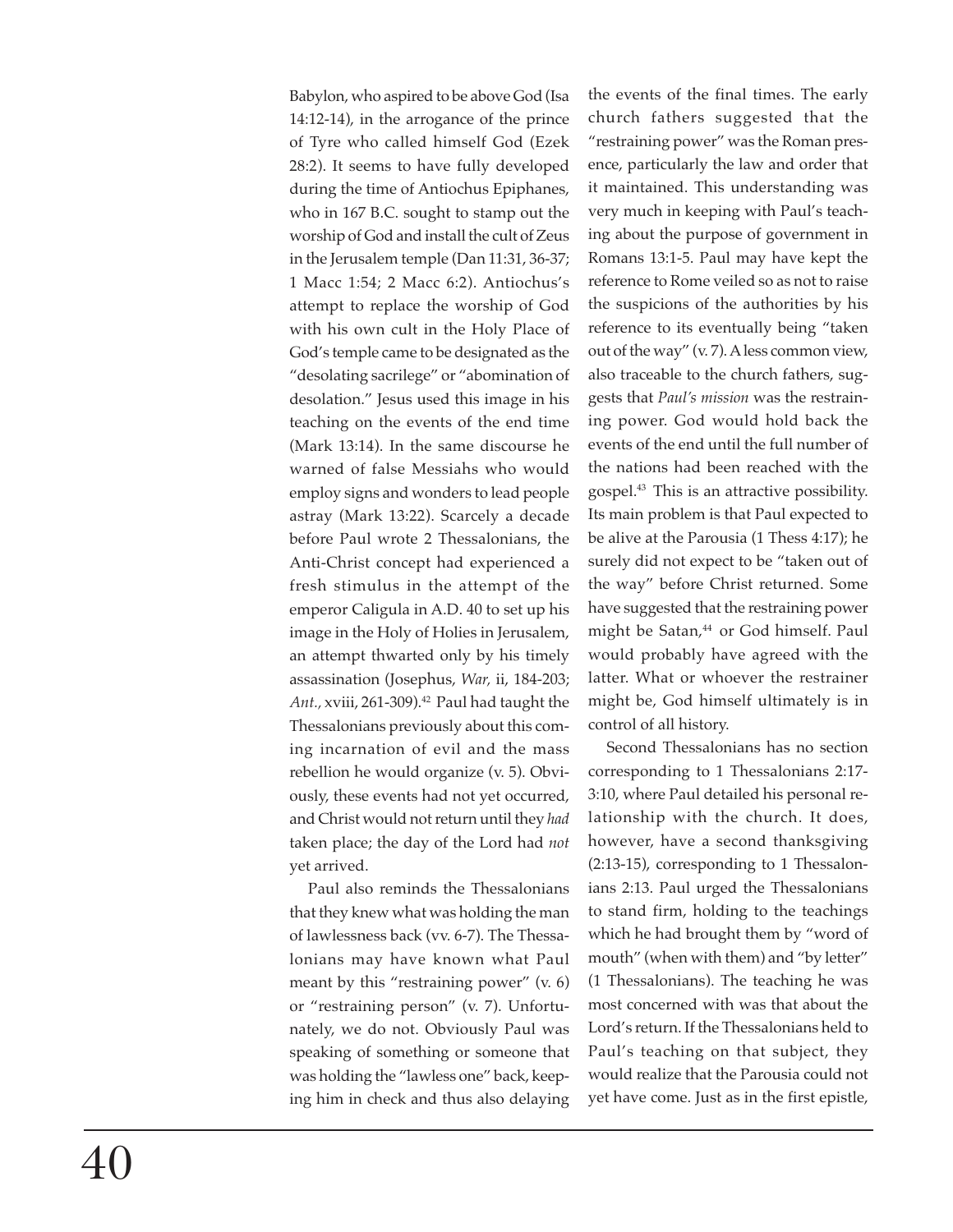Paul concludes this initial portion of the body of the letter with a benediction (2:16- 17, cf. 1 Thess 3:11-13). It is perhaps not by accident that Paul did not mention the Lord's return in the benediction of 2 Thessalonians as he had in the first epistle (1 Thess 3:13). There was enough eschatological fervor in the church already without adding fuel to the fire.

#### *Appeal to Shun the Disorderly (3:6-15)*

In addition to the confusion over the Lord's return, the problem of disorderliness seems to have escalated at Thessalonica. In all probability the two were related. The disorderly group were likely the same as those who were claiming that the day of the Lord had arrived. Paul describes them with a word that literally means "disorderly" (Greek, *ataktos*; 3:6, 3:7, 3:11, cf. 1 Thess 5:14). The NIV translates the word as "idle," and idleness was surely part of their problem. Paul accuses them of not doing their share in community support (vv. 7-10), of not abiding by his teachings (v. 6), and of being general "busybodies" (v. 11). Throughout Christian history, groups that emphasize the imminent return of the Lord have been known to abandon their livelihood and cease normal human activity. This could have happened in Thessalonica. Just exactly what their full agenda was we do not know. We *do* know that they were generally disruptive to community life. They had become a burden to the larger fellowship. They presented a bad image of the Christian community to outsiders (1 Thess 4:11-12). They also probably were the eschatological enthusiasts whose speculations were unsetting the church.

It has been recently suggested that the disrupters came largely from the unem-

ployed urban poor, who were dependent on the wealthier members of the congregation to provide for them.45 This may well have been the pattern of household churches like that of Lydia and perhaps Jason, where the heads of the households served as patrons or benefactors for the church that met in their homes. Robert Jewett has suggested another possible organization for the congregational life of the working class. He postulates that they may have met in the urban *insulae*, the apartment complexes of the inner city where shops were located on the street level with crowded living spaces on the upper floors. He sees them as perhaps renting their own meeting space and gathering together daily to partake of their meals. This makes sense of Paul's instructions that those who did not work should not be permitted to eat (v. 10). Such a rule implies that the church had community control over such matters. It also implies that it was a shared enterprise, with all doing their part in support of the community life.46 Paul perhaps worked in a shop below their meeting place. They would all have been familiar with his personal example of doing his part in the material support of himself and the community (vv. 7-9).

The problem obviously reached serious proportions as is indicated by Paul's bidding the rest of the congregation to shun the disorderly members (vv. 6, 14). In 2 John 10, the Elder advised the members of his churches to avoid those who denied the incarnation. In Thessalonica the problems seem to have been more social than theological, but probably involved both dimensions. In any event, Paul's advice not to associate with them was primarily intended to shake them back to their senses and return them to the truth (vv.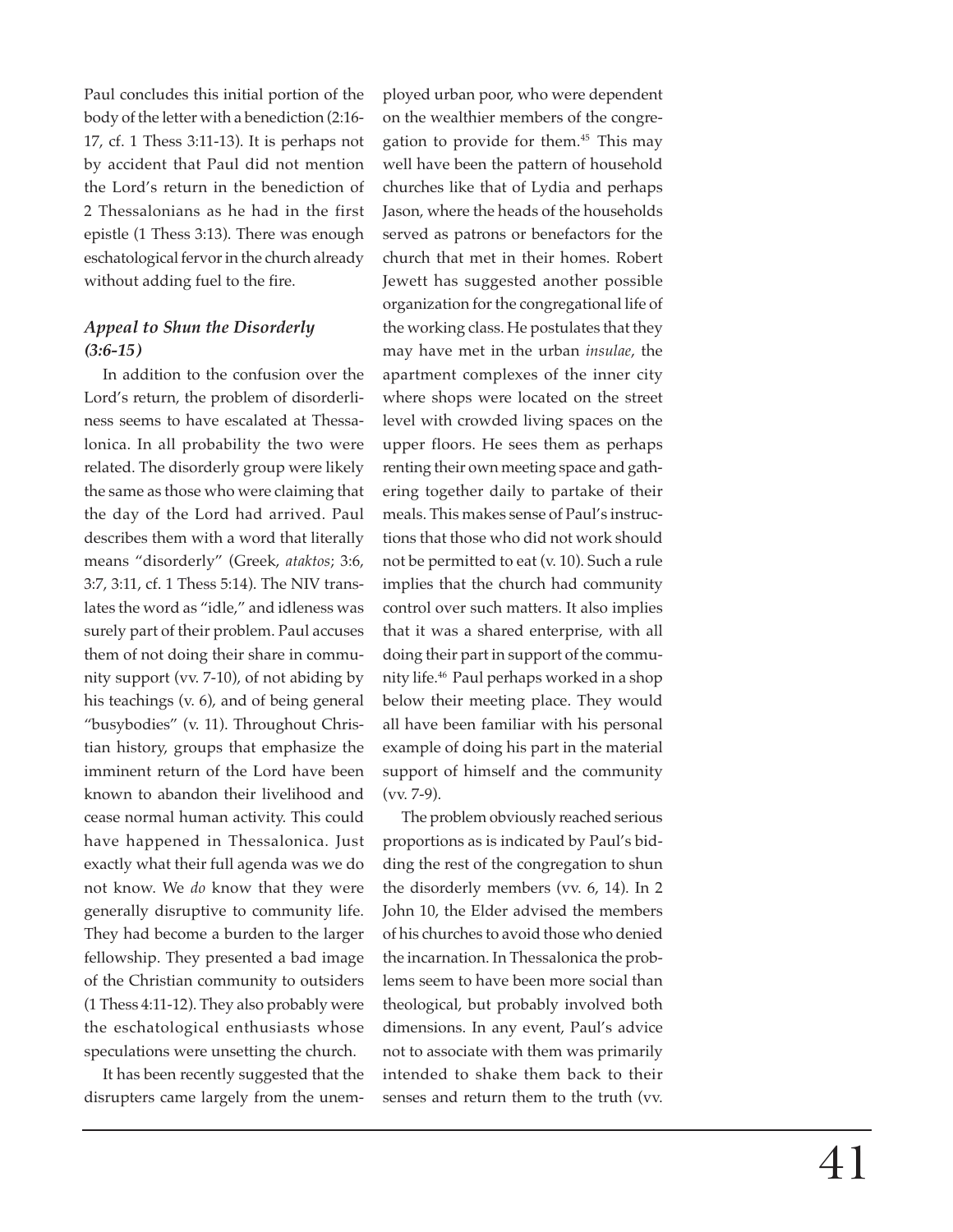14-15).

Like 1 Thessalonians, the second epistle has two concluding benedictions, a grace benediction (v. 18) and a "peace" benediction (v.16). Also like 1 Thessalonians, Paul concluded the letter with his own personal autograph. In 1 Thessalonians he urged the congregation to pray for him, exchange a "holy kiss," and see that everyone heard the letter (5:25-27). In 2 Thessalonians Paul insisted that he was writing the final greeting in his "own hand," probably to authenticate its contents against those who were claiming he had said or written things which he had not (2:2).

#### **ENDNOTES**

- <sup>1</sup> Reprinted with slight adaptation from chapter ten of John Polhill, *Paul and His Letters* (Nashville: Broadman and Holman Publishers, 1999). All rights reserved. Used by permission.
- 2 R. Riesner, *Paul's Early Period: Chronology, Mission Strategy, Theology,* trans. Doug Stott (Grand Rapids: Eerdmans, 1998) 337-341.
- 3 J. Murphy-O'Connor, *Paul, a Critical Life* (Oxford: Clarendon, 1996) 114-116.
- 4 G. H. R. Horsley, "The Politarchs," in *The Book of Acts in its First Century Setting,* Vol. 2: *Graeco-Roman Setting* (Grand Rapids: Eerdmans, 1994) 419-431.
- 5 A. J. Malherbe, *Paul and the Thessalonians. The Philosophic Tradition of Pastoral Care* (Philadelphia: Fortress, 1987) 5-33.
- <sup>6</sup> God is at the center of Paul's teaching in 1 Thessalonians. See R. F. Collins, "The Theology of Paul's First Letter to the Thessalonians," *Louvain Studies* 6 (1977) 315-337.
- 7 W. Meeks, *The First Urban Christians: The Social World of the Apostle Paul* (New Haven: Yale University Press, 1983) 173-174.

8 Malherbe, *Paul and the Thessalonians*, 34- 60.

- 9 R. Jewett, *The Thessalonian Correspondence: Pauline Rhetoric and Millenarian Piety* (Philadelphia: Fortress, 1986).
- 10K. P. Donfried, "The Cults of Thessalonica and the Thessalonian Correspondence," *New Testament Studies* 31 (1985) 336-356.
- 11Murphy-O'Connor, 110-111.
- 12B. Pearson, "1 Thessalonians 2:13-16: A Deutero-Pauline Interpolation," *Harvard Theological Review* 64 (1971) 79-94. For the argument that the grammatical structure of 1 Thessalonians 2:13-16 does not accord with the remainder of the epistle, see D. Schmidt, "1 Thess. 2:13-16: Linguistic Evidence for an Interpolation," *Journal of Biblical Literature* 102 (1983) 269- 279.
- 13K. P. Donfried, "Paul and Judaism: 1 Thessalonians 2:13-16 as a Test Case," *Interpretation* 38 (1984) 242-253. For further arguments against an interpolation see J. W. Simpson, "The Problems Posed by 1 Thessalonians 2:15-16 and a Solution," *Horizons in Biblical Theology* 12 (1990) 42-72.
- 14W. Schmithals, *Paul and the Gnostics,* trans. J. E. Steely (Nashville: Abingdon, 1972) 123-218.
- 15J. C. Beker, *Heirs of Paul: Paul's Legacy in the New Testament and in the Church Today* (Minneapolis: Fortress, 1991) 72-74. See also J. A. Bailey, "Who Wrote II Thessalonians?" *New Testament Studies* 25 (1979) 131-145.
- <sup>16</sup>For a comprehensive discussion of the authorship debate and a thorough defense of Pauline authorship, see C. A. Wanamaker, *The Epistles to the Thessalonians. A Commentary on the Greek Text* (Grand Rapids: Eerdmans, 1990) 17- 28.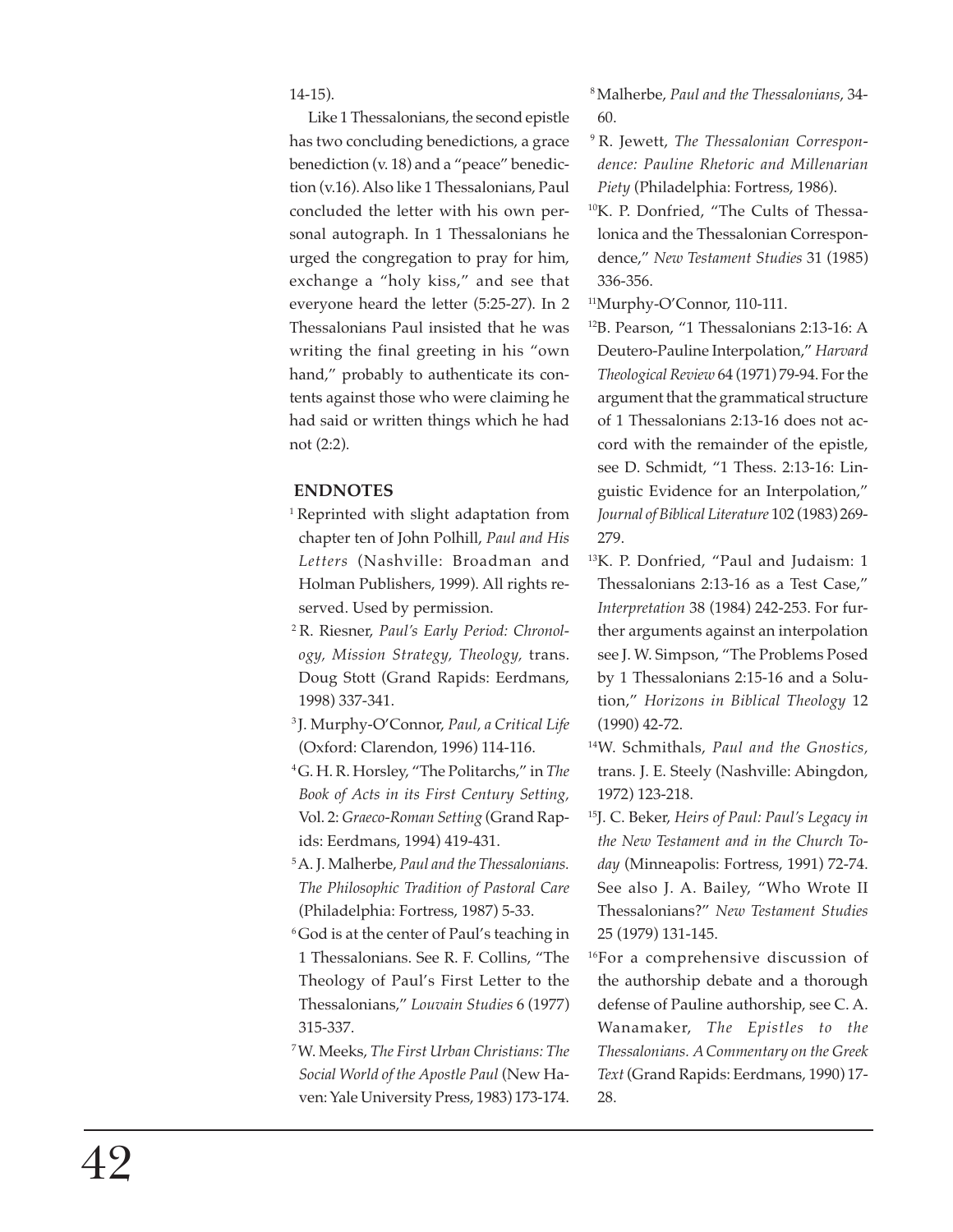- <sup>17</sup>R. W. Thurston, "The Relationship Between the Thessalonian Epistles," *Expository Times* 85 (1973) 52-56. 18Bailey, 140-141.
- <sup>19</sup>Jewett argues that the millenarian enthusiasts were responsible for the "realized eschatology" at Thessalonica, "A Matrix of Grace: The Theology of 2 Thessalonians as a Pauline Letter," in *Pauline Theology,* Vol. I: *Thessalonians, Philippians, Galatians, Philemon* (Minneapolis: Fortress, 1994) 63-70. See also in the same volume the article by E. Krentz, who maintains the pseudonymity of 2 Thessalonians, arguing that its main theme is apocalyptic judgment, written to assure Christians who were experiencing severe persecution ("Through a Lens: Theology and Fidelity in 2 Thessalonians," 52-62).
- 20Wanamaker, 49-51. See also S. Walton, "What Has Aristotle to Do with Paul? Rhetorical Criticism and 1 Thessalonians," *Tyndale Bulletin* 46 (1995) 229-250.
- 21W. Meeks, *The Moral World of the First Christians* (Library of Early Christianity; Philadelphia: Westminster, 1986) 125-130; A. J. Malherbe, "Exhortation in 1 Thessalonians," *Novum Testamentum* 25 (1983) 238-256.
- 22J. Chapa, "Is First Thessalonians a Letter of Consolation?" *New Testament Studies* 40 (1994) 150-160.
- 23J. M. Bassler, "Peace in All Ways: Theology in the Thessalonian Letters," in *Pauline Theology,* Vol. I, 71- 85.
- 24J. L. Sumney, "Paul's 'Weakness': An Integral Part of His Conception of Apostleship," *Journal for the Study of*

*the New Testament* 52 (1993) 71-91.

- 25G. Lyons, *Pauline Autobiography: Toward a New Understanding* (SBL Dissertation Series, 73; Atlanta: Scholars, 1985) 177-221.
- 26A. J. Malherbe, "'Gentle as a Nurse': The Cynic Background of I Thess. ii," *Novum Testamentum* 12 (1970) 203-217.
- 27R. F. Hock, "Paul's Tentmaking and the Problem of His Social Class," *Journal of Biblical Literature* 97 (1978) 555-564.
- 28R. F. Hock, "The Workshop as a Social Setting for Paul's Missionary Preaching," *Catholic Biblical Quarterly* 41 (1979) 438-450.
- 29I. H. Marshall, "Pauline Theology in the Thessalonian Correspondence," in *Paul and Paulinism: Essays in Honour of C. K. Barrett,* ed. Hooker and Wilson (London: SPCK, 1982) 179.
- 30M. M. Mitchell, "New Testament Envoys in the Context of Greco-Roman Diplomatic and Epistolary Conventions: The Example of Timothy and Titus," *Journal of Biblical Literature* 111 (1992) 641-662. 31Riesner, 373-375.
- 32C. L. Mearns, "Early Eschatological Development in Paul: The Evidence of I and II Thessalonians," *New Testament Studies* 27 (1981) 137-157.
- 33G. Luedemann, *Paul, Apostle to the Gentiles: Studies in Chronology,* trans. F. S. Jones (Philadelphia: Fortress, 1984) 201-238.
- <sup>34</sup>Paul never deals clearly with this issue, and it has been the basis of much discussion. Some argue that Paul believed in a *disembodied* "intermediate state" between death and resurrection: e.g., B. Lindars,

"The Sound of the Trumpet: Paul and Eschatology," *Bulletin of the John Rylands Library* 67 (1985) 766-782. Others argue for an *embodied* intermediate state: D. E. H. Whiteley, *The Theology of St. Paul* (Philadelphia: Fortress, 1964) 233-273. Still others maintain that Paul had no view of an intermediate state but saw believers as rising immediately at death to be with the Lord: H. M. Shires, *The Eschatology of St. Paul in the Light of Modern Scholarship* (Philadelphia: Westminster, 1966) 77-102. Many would argue for a development in Paul's eschatology from the concept of resurrection at the Parousia in 1 Thessalonians to that of immediate transformation at death in 2 Corinthians: e.g., F. F. Bruce, *Paul: Apostle of the Heart Set Free* (Grand Rapids: Eerdmans, 1977) 300-313.

- <sup>35</sup>For a thorough exegesis of the passage, see J. Plevnik, *Paul and the Parousia: An Exegetical and Theological Investigation* (Peabody, MA: Hendrickson, 1997) 65-98.
- 36R. H. Gundry, "The Hellenization of Dominical Tradition and Christianization of Jewish Tradition in the Eschatology of 1-2 Thessalonians," *New Testament Studies* 33 (1987) 161- 178.
- 37This whole section draws from Jewish apocalyptic. In apocalypses such as 4 Ezra, the resurrection of the dead and the rising of the living are simultaneous, as in 1 Thessalonians. See A. F. J. Klijn, "1 Thessalonians 4:13-18 and its Background in Apocalyptic Literature," in *Paul and Paulinism*, 67-73.
- 38J. Gillman, "Signals of Transforma-